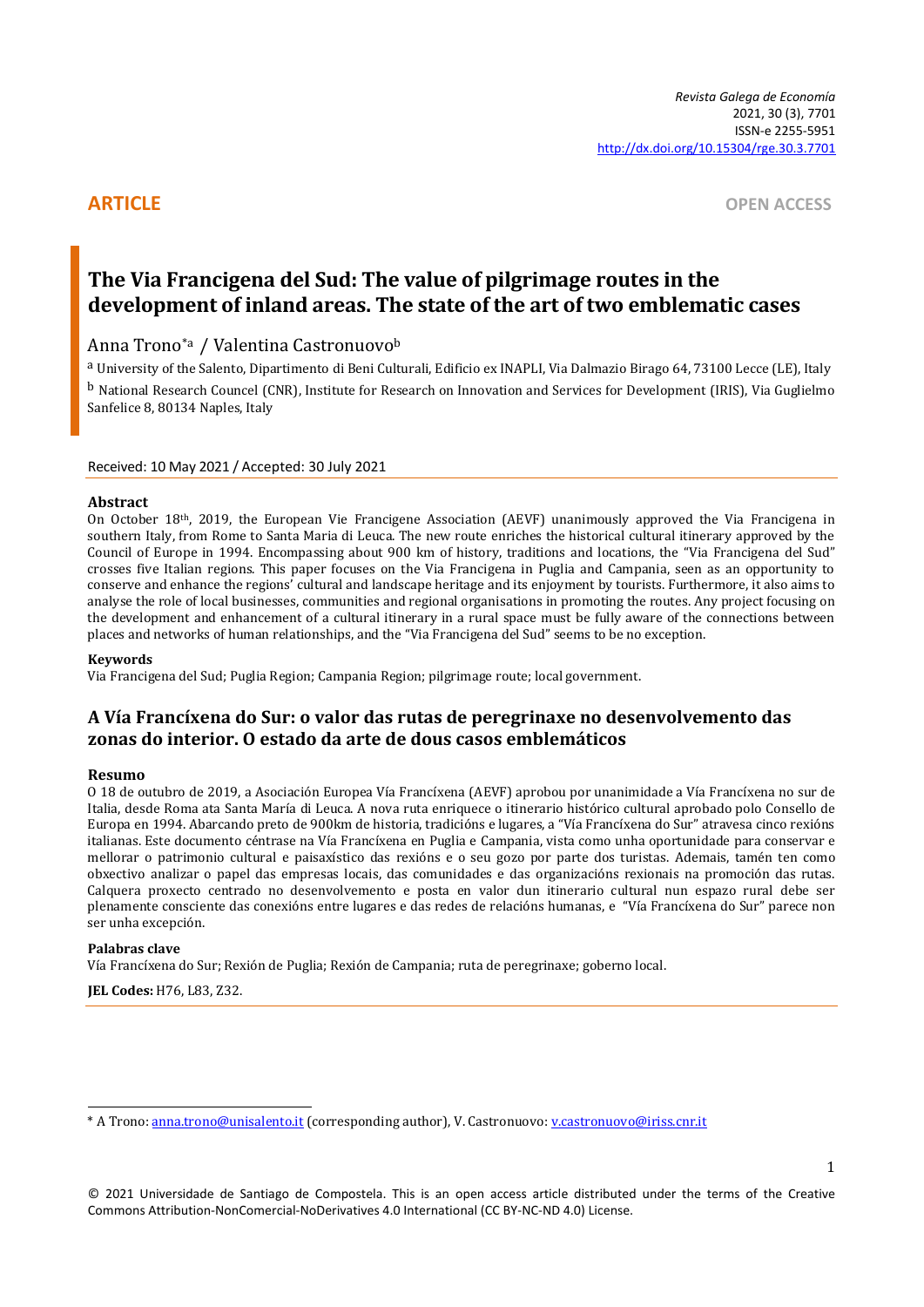#### **1. Introduction**

Cultural routes and itineraries have recently acquired great importance as tourist destinations and as the expression of a qualitative change in the approach to the protection and conservation of cultural and landscape heritage, now seen as providing opportunities for sustainable regional development.

However, the idyllic relationship between the wayfarer and the community and region being visited requires a shared commitment to building and embellishing the itinerary, which also strengthens the bonds of loyalty with the tourist-pilgrim (Buratti & Ferrari, 2011). For an optimal management of the routes it is important, to find a way to balance the needs of the residents with those of the visitors, considering what an area must and can do. It is also important to make the route creative and exciting, involving all the senses of the visitors and establishing a personal relationship between the local community and the wayfarers/tourists. Special attention needs to be paid to the quality and authenticity of the route's theme, local culture and traditions, as it is this above all that adds real value to the route and ensures the safeguard, protection and long-term preservation of its cultural heritage.

In order to be effectively operational, however, cultural routes and itineraries require a modernisation of theoretical principles and administrative protocols. What is especially needed is the involvement of national and local governments, which must involve the local community in accordance with a logic of good regional governance. To this end, cooperation between institutions and the establishment of a network of local players are essential steps towards meeting the needs of tourists.

The importance of involving stakeholders in initiatives aimed at sustainable tourism is being recognised and recommended with growing frequency in both the academic world and in-the-field experiences, as shown by the exemplary cases of networks and partnerships, despite a few cases of failure and evident scepticism concerning the ability of some stakeholders to contribute significantly to tourism development processes (Mansfeld, 2015; Waligo, Clarke & Hawkins, 2015).

The focus on involving local stakeholders is strongly supported by the European Commission, which, with reference to the principles of the United Nations Educational, Scientific and Cultural Organization (UNESCO) and the Council of Europe (Briedenhann & Wickens, 2004; Khovanova-Rubicondo, 2011, 2012), has declared cultural itineraries to be an expression of cultural values and exchange between peoples linked by a common history and heritage. The commission also underlined their advantages in terms of boosting innovation, competitiveness and economic development, especially among medium-sized enterprises, as well as favouring the creation of a network of local authorities and stakeholders (Khovanova-Rubicondo, 2015). This approach has been adopted by governments in many countries including Italy, which has launched numerous initiatives and passed legislation to promote cultural routes for tourism purposes. Moreover, with reference to the Strategic Plan for Tourism 2017-2022, the Ministry of Cultural Heritage and Tourism (MiBACT) proclaimed 2016 the Year of the Routes, with the intention of promoting the rich heritage associated with the network of Routes that cross the country from north to south. The "Cammini e Percorsi" project, included in the Piano Straordinario della Mobilità turistica (Extraordinary Plan for Tourist Mobility) 2017-20221, also uses an integrated transport and tourism model to promote the country's image and cultural and landscape heritage2. In this context, it has facilitated the creation of a slow mobility network by creating the Atlante dei Cammini (Atlas of Paths) and a web portal

<sup>1</sup> Ministero della Cultura. 2018. Cammini d'Italia. Percorsi tra storia, cultura e paesaggi. Franceschini lancia il portale dei cammini: uno strumento per viaggiatori e turisti: [https://www.beniculturali.it/comunicato/cammini-d-italia-percorsi-tra](https://www.beniculturali.it/comunicato/cammini-d-italia-percorsi-tra-storia-cultura-e-paesaggi-franceschini-lancia-il-portale-dei-cammini-uno-strumento-per-viaggiatori-e-turisti)[storia-cultura-e-paesaggi-franceschini-lancia-il-portale-dei-cammini-uno-strumento-per-viaggiatori-e-turisti](https://www.beniculturali.it/comunicato/cammini-d-italia-percorsi-tra-storia-cultura-e-paesaggi-franceschini-lancia-il-portale-dei-cammini-uno-strumento-per-viaggiatori-e-turisti)

<sup>2</sup> Law 296 of 27 December 2006 article 1 comma 1228, modified by Law 69 of 18 June 2009 (Disposizioni per lo sviluppo economico, la competitività nonché in materia di processo civile), article 18 "Progetti di eccellenza per il rilancio della competitività turistica italiana". More recently, in December 2015, as part of the initiatives to foster regional development and promote entrepreneurship in the tourism sector, a memorandum of understanding was signed by MiBACT, Ministry for Infrastructure and Transport (MIT), National Autonomous Roads Corporation (ANAS S.p.A.) and Agenzia del Demanio for the launch of a project to make use of publicly owned assets, whether property of the state or other bodies, situated along ways and routes of a historical or religious nature that are also suitable for cycling and walking. The project is linked to the theme of "slow" tourism, discovering regions by moving through them at a sedate pace, focusing on lesser-known destinations (Dossier Cammini e percorsi 2018. *Cammini e Percorsi, [https://consistanbul.esteri.it](https://consistanbul.esteri.it/)*)*.*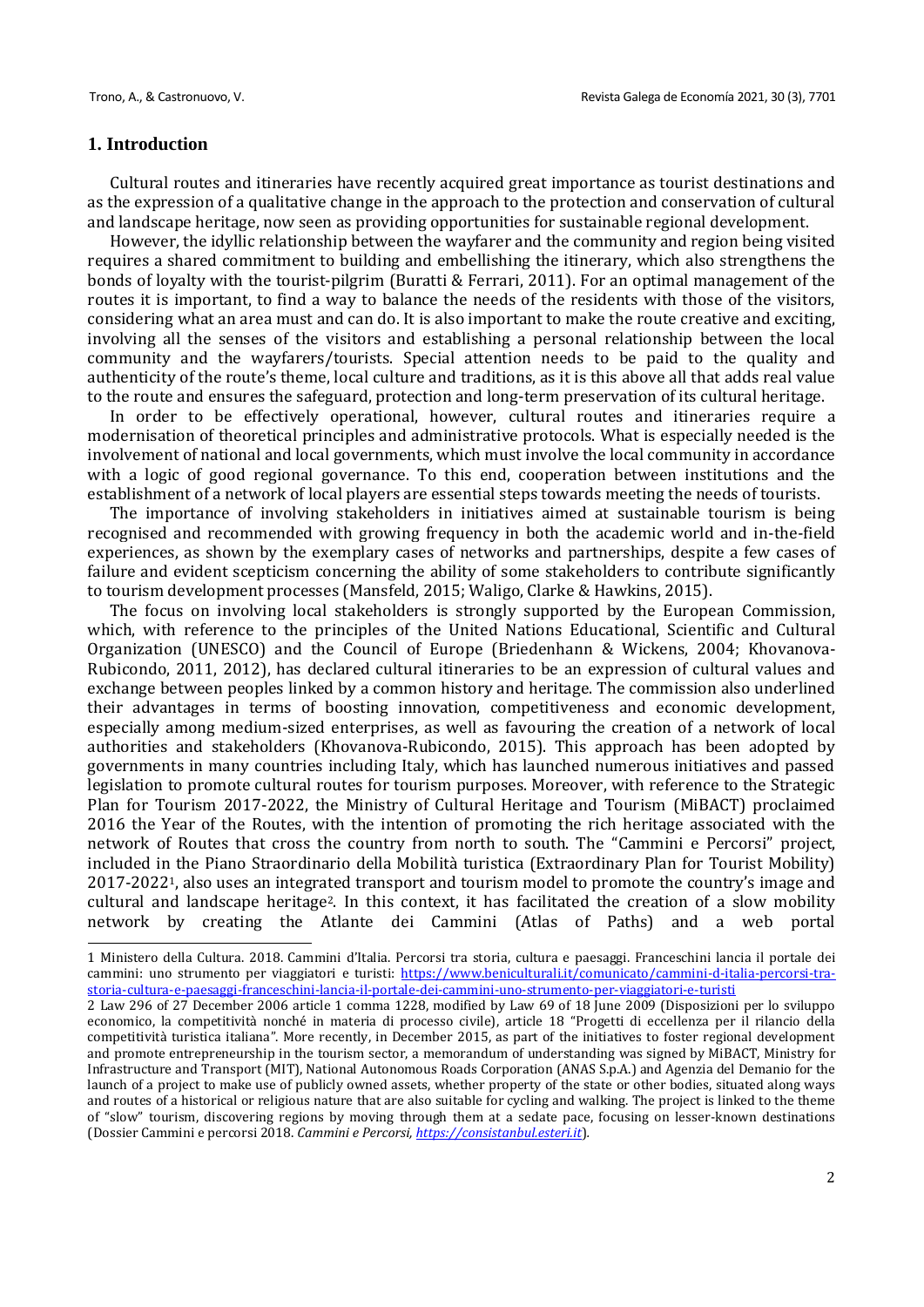[\(www.camminiditalia.it](http://www.camminiditalia.it/)), which together have enabled the first official mapping of Italy's cultural, religious, spiritual and nature-based routes. They also provide an overview of routes that cross littleknown parts of the country, representing an excellent opportunity for the management and organisation of "slow" tourism in the Italian market. The central government and the regional, municipal and local authorities are committed to maximising the value of all 6,600 kilometres of routes, by facilitating the integration of the environment and landscape with agricultural, craft, cultural and tourism activities, as set out in the 2017-2022 Strategic Tourism Plan. Public and private players have welcomed the ministry's "Cammini" initiative, which tasks the Regions with drawing up strategies for specific types of cultural itinerary. This will make it possible to bring together, particularly in rural, inland and peripheral areas, resources of apparently little value for tourism which are nonetheless repositories of historical, cultural, landscape and gastronomic assets, thus enabling the development of new and sustainable models of management and use.

This paper examines the recently established Via Francigena del Sud (VFS) and its ability to strengthen transregional dialogue and interaction. It provides a brief historical account of the process that led to its recognition, and analyses the aims and problems it has faced during its creation and implementation in the socio-economic and cultural contexts of reference. It describes the measures adopted by the Italian Government and the way in which the route of the Via Francigena is perceived and managed by two regions in Southern Italy –Puglia and Campania– focusing on the needs and interpretation of the project by the local stakeholders and public bodies involved. It identifies exemplary elements and potential threats, as well as the impact that the itinerary has or could have in terms of tourism, with reference to the wider potential for the local community, if associated with the creation of networks of operators that can promote the route.

#### **1.1 Research objectives and methodology**

This paper considers the recently established route of the Via Francigena del Sud and its capacity to promote trans-regional dialogue and interaction. The main objective of this research is to identify and assess the existence of conditions that justify the investment of resources by institutions and local stakeholders in the preservation and appropriate exploitation of the itinerary. Where possible, it also seeks to indicate potential measures that might generate multilevel benefits. In addition to deepening our knowledge of a tourism product linked to territorial heritage, the pursuit of this objective makes it possible to formulate useful content for the tourism-oriented regional planning of marginal areas affected by the Route. After briefly outlining the historical process that led to the recognition of the Via Francigena del Sud, the paper analyses its aims and the problems it faced during its creation and its implementation in the social, economic and cultural contexts of reference. Furthermore, it sets out the policies adopted by the Italian Government and how the Francigena route is viewed and managed by two different regions in Southern Italy –Puglia and Campania– focusing on the needs and the interpretation of the planning implications by the local stakeholders and public bodies involved. The interest in the latter is based on their importance in the participatory development of the itinerary in accordance with shared planning criteria. By means of desk analysis and the consultation of both primary and secondary sources, the research also identifies exemplary cases and threats as well as looking at the inputs that the itinerary either does produce or could produce in terms of tourism, stimulating the growth of specific forms (e.g. ecotourism, slow tourism, green tourism, wine and food tourism) and encouraging the development of enterprises in marginal and depopulated areas. Such tourism potential has wider implications for the local community if it is associated with the creation of networks of operators that can promote the itinerary. This theme is addressed by rich literature (see, among others, Bambi & Barbari, 2015; Beltramo, 2013; Berti, 2012, 2013; Briedenhann & Wickens, 2004; Canova, 2012; Dallen, 2018; Dominioni, 2018; Graf & Popesku, 2016; Majdoub, 2010; Nagy, 2012; Ochoa Siguencia, Gómez-Ullate & Kamara, 2016; Splendiani, Forlani, Picciotti & Presenza, 2020; Zabbini, 2012;) which is cited in this paper with specific reference to the case studies. The empirical analysis is also supported by the direct observation of the itinerary's users by means of quantitative-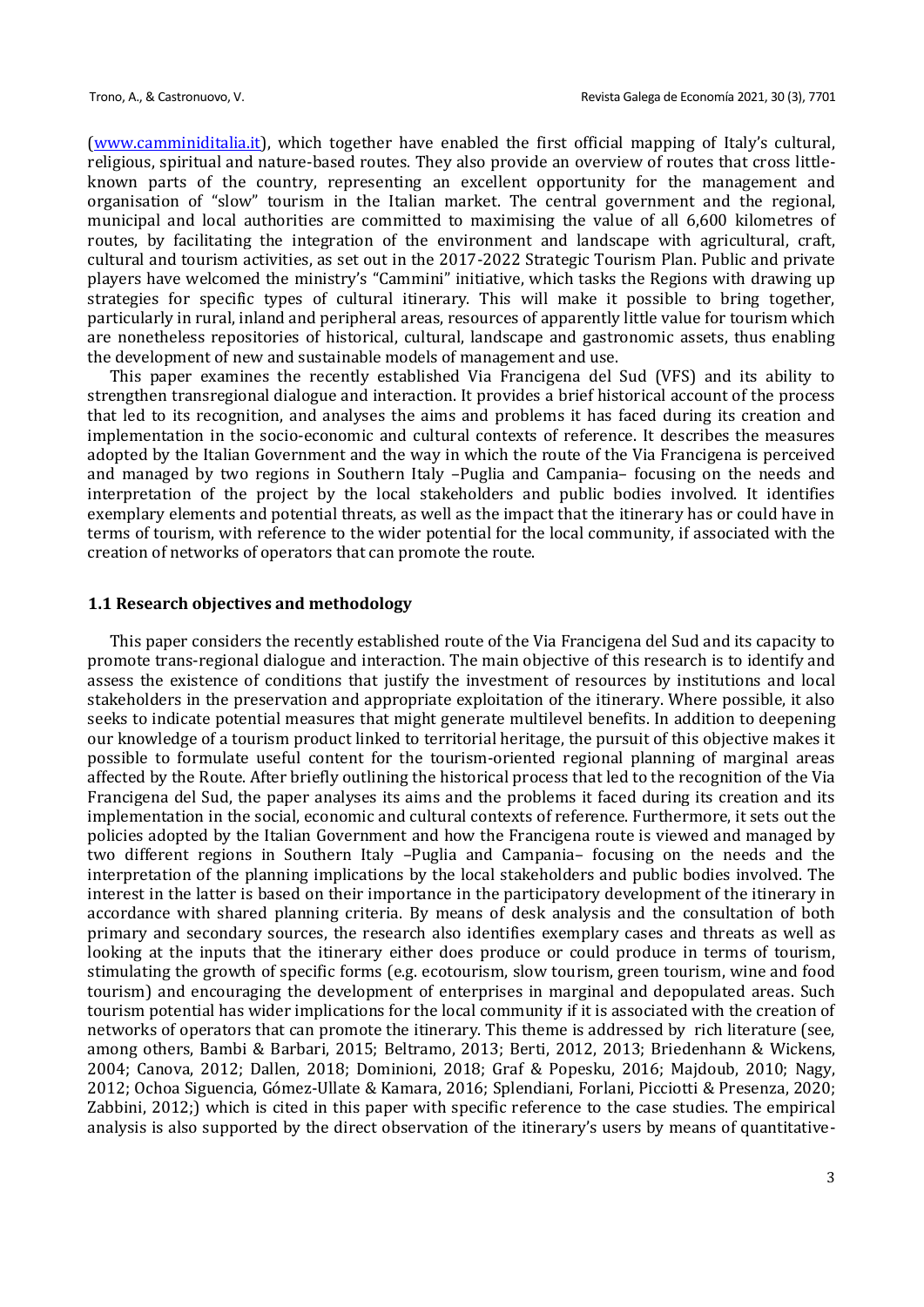qualitative interviews conducted with a random sample of walkers, who were asked to indicate the Route's strengths and weaknesses. Considering the recent recognition of the VFS by the Council of Europe, the absence of detailed monitoring of the walkers<sup>3</sup> and the meagreness of the sample selected from among travellers passing through a limited portion of the Route in Puglia (about 60 units, including men and women, Italians and foreigners, in 2020), the survey's results must be considered partial and not exhaustive.

### **2. The "Via Francigena del Sud" then and now. Objectives, projects and activities for the regeneration of inland areas.**

In October 2019 the European Vie Francigene Association unanimously approved the Via Francigena del Sud, the new route from Rome to Santa Maria di Leuca in Puglia.

The approval of the route (Figure 1), joining about 900 km of history, tradition and regional assets, is the fruit of an endeavour that began officially in March 2014, but many scholars had already been working on the idea, with tenacity and steadfastness, since the 2000s.



 $\longrightarrow$  Via Francigena  $\longrightarrow$  Regional boundaries

It was made possible by the broad-based efforts of the AEVF –in consultation with the Italian Ministry of Culture and the European Institute of Cultural Routes– and the Regional administrations of Lazio, Campania, Molise, Basilicata and Puglia, supported by the Italian Geographical Society. Various Italian universities made scientific contributions and associations and private institutions conducted field work. Thus, by means of participatory planning, it was possible to recognise and promote the

Figure 1. The Via Francigena del Sud. Source[: https://www.viefrancigene.org/it/](https://www.viefrancigene.org/it/) our presentation.

<sup>3</sup> From the registers of the Sanctuary of Santa Maria di Leuca (Puglia) it is clear that, in 2020, despite the COVID-19 epidemiological emergency, 361 pilgrims arrived on site.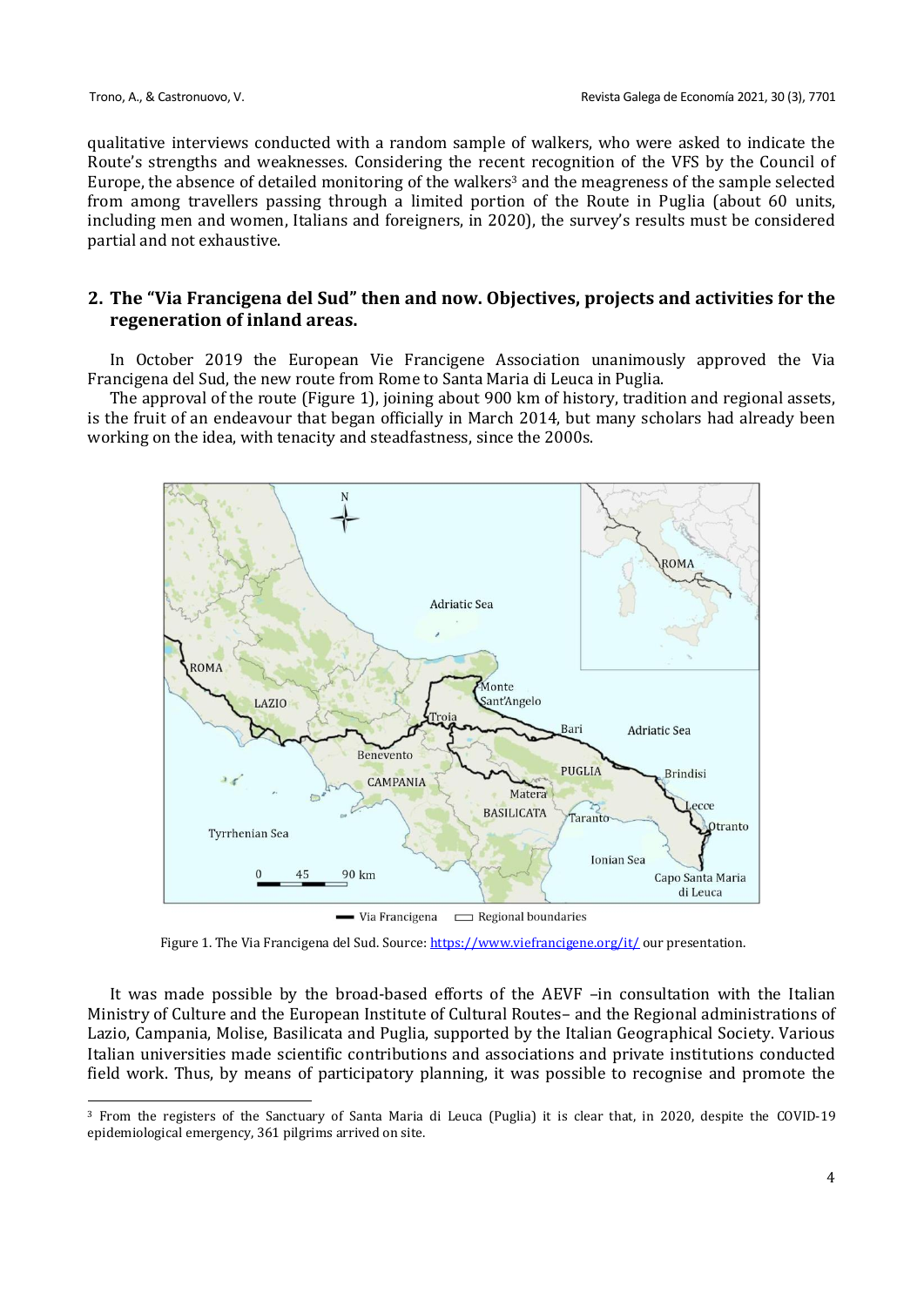Itinerary, which metaphorically connects Italy to the countries of the Mediterranean, especially Albania, Macedonia, Greece and Turkey (Società Geografica Italiana, 2015).

Taking account of the current network of paths, the Route follows the Itinerarium Burdingalese of 333 AD (Vanzo, 2021), which has clearly been modified since the late ancient period, partly due to the intense impact of human activities, especially in the second half of the 20<sup>th</sup> century.

Preconditions for the implementation of the Route include the institution of a technical coordination round table with the Regions, compliance with the criteria required for certification, a review of the wealth of written sources and the adoption of a multidisciplinary approach to the reconstruction of the route (which took account of all the geographical, archaeological, topographical, religious, literary, anthropological and travel-oriented facets). The Route itself constitutes a regional renewal project that establishes a geographical connection between areas of the country characterised in some cases by chronic economic, social and cultural marginalisation.

The role of the Via Francigena del Sud as a type of infrastructure supporting the promotion and development of the regional and national economy was envisaged by CIPE Deliberation 3/2016 (*Piano Stralcio "Cultura e Turismo" del Fondo per lo sviluppo e la coesione, scheda intervento n. 33 "Via Francigena"*), which allocated 20 million euros to the initiative.

Among the project's general objectives, as well as ensuring the safety and usability of the section of the route from Valle d'Aosta to Lazio, is the intention to trace and georeference a single path, with possible variations, for the section of the route from Rome to Puglia. In addition, the infrastructural and planning measures require the unification into a single system of all the projects and resources already existing and planned by the individual regions affected. This serves to improve the range of cultural and tourism goods and services on offer, support the various forms of hospitality and ensure the accessibility of the landscape of the Route in terms of its environmental complexity and logistics. Thus, from the planning stage, the infrastructure of the Via Francigena del Sud was the key element in an integrated regional operation to ensure the innovativeness and specialisation of the destinations and products via their lasting and sustainable management.

Section 33 ("Via Francigena") of the plan for "Culture and Tourism" of the Italian government's Fund for Development and Cohesion is at the heart of the operational agreement stipulated between all the bodies involved in the process (MiBACT and the relevant Regional Adminstraions) and ratified on 20 December 2019 following approval of the route by the AEVF.

In accordance with the indications of the Council of Europe, the document sets out the planning structures and phases, including the schedule for the implementation of the measures, the indicators for the Route's creation and results, and the system of management and verification –distinguishing between the measures to be performed on the part of the route that has already been decided and the part which is still "under construction", granting regional autonomy on how to achieve the general objectives.

In accordance with the strategic objectives of the agreement, the tasks of the regions involved in the Via Francigena del Sud include a survey on the state of conservation, use and accessibility of the section of the Via Francigena lying within their territory. This concerns infrastructure, the presence of services, and particularly the condition and continuity of the path itself. North and South are both committed to the drafting of the relevant documentation, indicating the technical feasibility of the overall regional plan and the specific measures to be carried out in their respective areas of reference, with each region setting out the order of priority.

According to the Agreement, the works, services and/or supplies shall be completed by 31 December 2022. The joint planning process, which considers the Via Francigena del Sud to be a great opportunity for the development and reorganisation of the places involved, is at the centre of a systemic assessment of the methods of its implementation. The multilevel governance embodied by the bodies tasked with implementing the results of the participatory planning process currently under way can be seen as a "network within a network project". This process of "participation heritage" (Bate, 2011; Butler, 2012; Fairclough, 2011; Graham, 2012) is able to bring out, in ways that are not merely random but are shaped and guided by government policy within the broader context of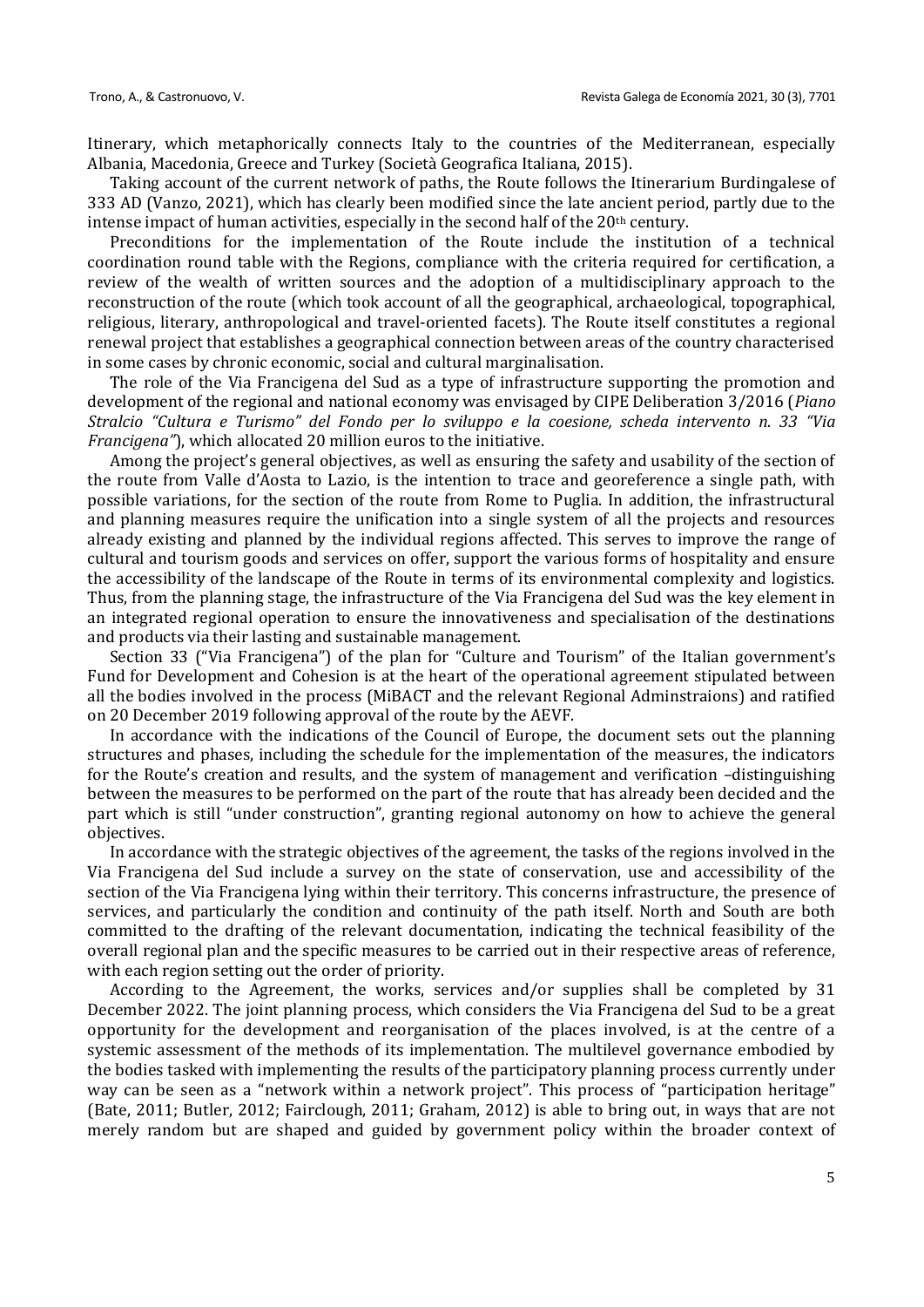regional regeneration, a new model of cultural heritage, in which the itinerary is both a product (cultural and economic) and a tool for the co-creation of value (Trono & Castronuovo, 2018).

The Via Francigena del Sud can be seen as a platform of resources, a space in which to establish connections and cooperation, and a context for planning and design (Rispoli, 2001). It is the cultural matrix through which the multifaceted control room recognises the Itinerary as the main element of a shared and attainable future. This premise can facilitate its governance, constituting a set of principles and procedures capable of social, cultural, economic, relational and imaginative transformations.

It is on the basis of these assumptions that the European Vie Francigene Association drew up the planning document for the period 2020-2022 (Associazione Europea delle Vie Francigene, 2020). As part of the seven macro-strategies listed, the Association's main objectives are to increase awareness of European, national and regional public institutions, of the local communities involved, and of the Via Francigena as an engine of local development. The focus is on expanding the capacity of local authorities and the private sector to offer innovative services that can make the most of the Route's distinctive cultural, religious, landscape and historical features at the global level (Associazione Europea delle Vie Francigene, 2020).

To support the macro-strategies, nine operational steps have been identified, prioritised on the basis of their effectiveness, feasibility and visibility. The periodic training offered to associations, communities and private individuals serves to support and expand the project network, with the aim of promoting the Via Francigena's regional governance model at the European level. This is essential for the positioning of the Route in the context of the Council of Europe's Cultural Routes and for its replicability within the emerging system of itineraries. It is also essential to standardise the management of the route in terms of accessibility and sustainability (Associazione Europea delle Vie Francigene, 2020).

In addition, the Via Francigena's management process should take into account the strong economic potential deriving from the offer of services related to the enjoyment of the route and its associated cultural heritage. Adequate planning will thus be needed, assuming a market that is strongly conditioned by the multiple interests and interactions that characterise the groups involved: a market in which the various categories of subjects operate in accordance with an "integrated approach" that reconciles the need for protection and conservation with the needs of management and the socio-economic development of the related regions.

In this framework, protection and use are reconciled in the balanced concept of systemic vitality, which entails the capacity for survival of cultural heritage, understood not only as knowledge of the physical structure of the assets, but also, and above all as the increasingly effective expression of their cultural function in the various contexts subject to intervention (Zabbini, 2012). The measures adopted to enhance the cultural, social and economic value of heritage are therefore a key part of the process. Above all, this is because of the importance of heritage as an expression of the identity of a community and its ability to elaborate its social memory and prefigure its future. However, the measures are also able to involve various bodies and support the development of local economies. Management is therefore expanding beyond its traditional boundaries, both horizontally –from individual assets to the entire area of reference– and vertically –from knowledge to economic exploitation and marketing– while respecting the value of the places involved.

#### **3. Strategies for the promotion and management of the Via Francigena del Sud.**

The Via Francigena del Sud runs from Rome to Otranto on the eastern edge of the Puglia region. It follows the route of what were once the two most important arteries in southern Italy: the Via Appia from Rome to Benevento and the Via Traiana from Benevento to Brindisi, where it connects to the Via Traiana Calabra which leads to Otranto, the last port of embarkation on the Adriatic coast for pilgrims and crusaders headed to the Holy Land. Following the ancient Via Sallentina, it reaches Santa Maria di Leuca, an important centre of Marian devotion. In Troia, in the Tavoliere plain near Foggia, the VFS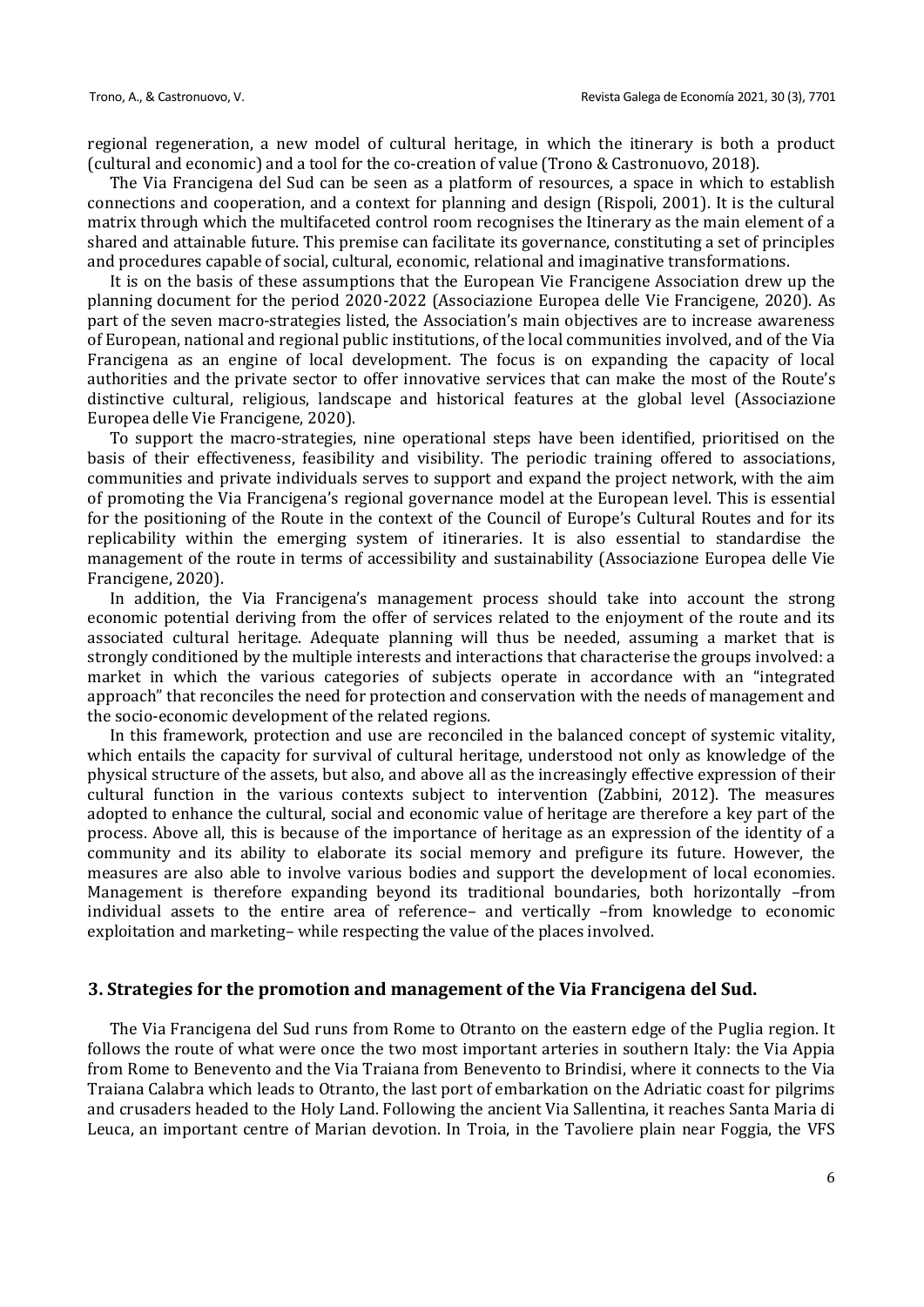splits into two routes: one turns north towards Monte Sant'Angelo following the Via Micaelica and the other continues south across Puglia. After crossing the Murgia hills, it runs along the Adriatic coast to the Column of Trajan in Brindisi, passing by the excavations of Egnatia (Figure 2), the Regional Park of the Coastal Dunes between Torre Canne and Torre San Leonardo and the state nature reserve of Torre Guaceto.



Figure 2. Park of Egnatia. Remains of the ancient Via Traiana. Source: Fabio Mitrotti.

The Via Francigena del Sud, like the northern section, generally follows the medieval route taken by the peoples of northern Europe from the 9th century to the beginning of the modern era to reach Rome and then continue on to the ports of embarkation for the Holy Land. However, it should be borne in mind that the pilgrims' route was often modified for safety reasons, and today it has been adapted to take account of the transformations of the landscape and the urbanisation that have taken place over time, while making sure that it remains passable for walkers.

Together with the complex morphology of the Samnite Apennines and the Daunian Sub-Apennines, with the lower reliefs between the mountainous and hilly areas, the historical events occurring here in the Roman and Medieval periods make the region crossed by the VFS particularly interesting for the modern traveller. The area is characterised by abbeys and sacred buildings, and the ruins of Roman bridges and ancient taverns, perhaps once places of rest and refreshment for travellers and pilgrims. Here, the sense of the sacred, religiosity, pilgrimages and devotional worship have had such a strong impact on local communities over time that they have become an indisputable marker of regional identity. The VFS crosses urban areas, but also areas that have been less affected by human activities, with small municipalities, areas of exceptional importance for nature, outstanding rural environments and historical, artistic, cultural and religious heritage of great value. There are also distinctive economic activities, especially crafts, which have great potential in terms of tourism. Attracting contemporary pilgrims, they are of interest to administrators and those operating in the tourism sector.

The VFS is therefore both a tool for consolidating local identity and an opportunity to promote local products, both agricultural/gastronomic and small-scale industrial/craft. It thus helps to define local and regional branding as part of a complex process that is becoming increasingly important for attracting experiential tourism and empowering local entrepreneurs and producers.

In order to optimise these results, the VFS has been enriched by the regional authorities with numerous "variants" with respect to the original historical route, such as the one that skirts the city of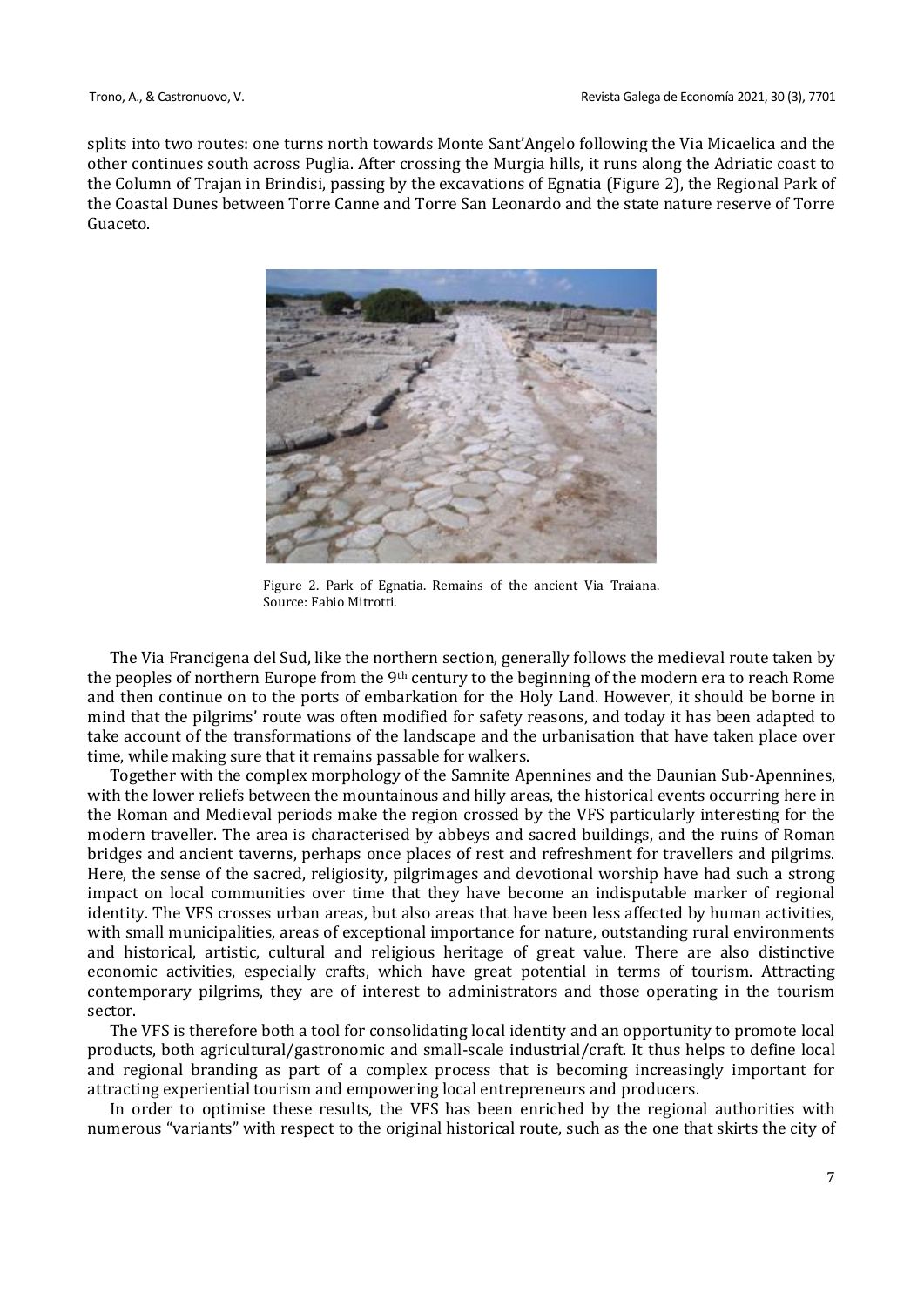Matera or that of Molise, as well as the many others of a devotional nature recognised by Puglia Regional Administration (Figure 3).



These are political responses that are partly aimed at promoting inland and rural areas, but they also seek to remedy an undeniable limitation of the route. Indeed, until arrangements have been made for its continuation towards Jerusalem and the Holy Land, the route goes no further than the ancient pilgrims' ports of embarkation. These cities are undeniably endowed with scenic, cultural and historical qualities, but they do not represent the important final destination of the European Via Francigena (Trono, 2012, 2017; Trono, Ruppi, Mitrotti & Cortese, 2017).

There is a clear need therefore to draw the interest of the traveller more to the journey than to the final destination (Trono & Olsen, 2018), shifting attention towards other objectives that align with a series of tendencies currently affecting tourism. These include slow tourism, which emphasises the stages of the journey and the enjoyment of the time spent on it; spiritual tourism (or tourism of the soul); and experiential tourism, given that the route transforms the act of travelling into a meaningful experience.

As emerges from the sample of pilgrims interviewed in the section of the route passing through the municipalities of Torchiarolo (Brindisi) and Cannole (Lecce), who were asked questions on (i) their reasons for choosing the route and the value of the experience, (ii) the presence of infrastructure and services and (iii) their degree of satisfaction compared with other experiences of Cultural Routes that they may have had. Today, those who walk the VFS route are interested above all in more dynamic and participatory forms of knowledge of a region's history and identity. Their perception is filtered by their sensitivity, culture and motivation. The fulfilment of their expectations for the trip -spiritual, cultural and recreational– as well as the welcome offered by the local communities, frames the user of the VFS as the protagonist of a new approach to leisure travel: a participant, attentive both to quality and to the cultural and environmental assets of the regions being visited. Such a traveller seeks an experience: they are eager to learn about the "other", to discover new places, towns, churches, traditions, handicraft, food-and-wine, and thus to establish a new, more authentic and direct relationship with the local culture.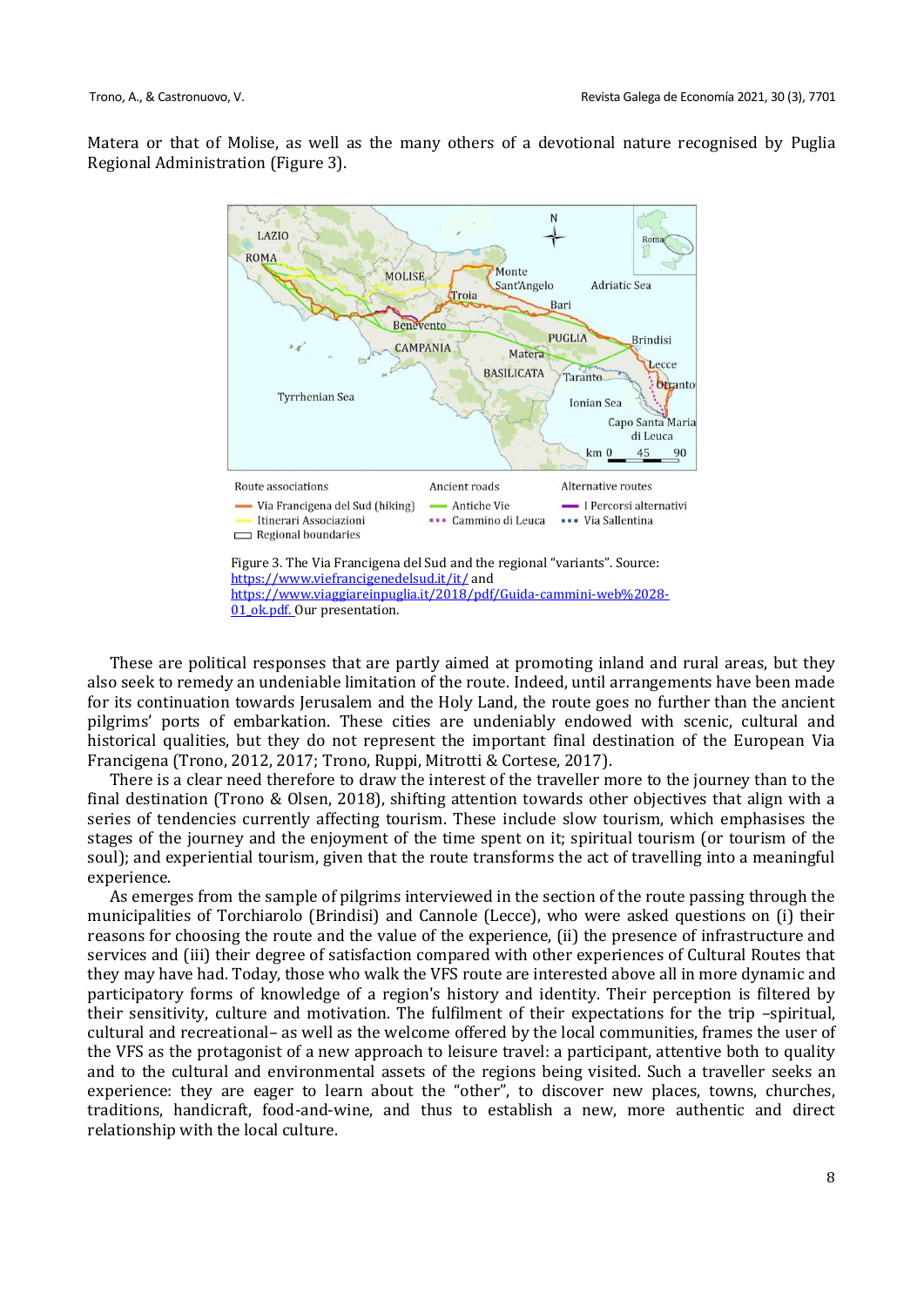In addition however, the interviews revealed a series of problems, such as the inadequate signage, issues with the care and maintenance of the route, the lack of hospitality services at reasonable prices and the absence of points of reference at each stage, which are an important support for the wayfarer. Despite the limited size of the sample, it is possible to see how the results of a tool based on the direct questioning of the user is particularly useful for the creation of robust and effective infrastructure along the route (González, Sánchez & López 2014; Martínez, Novello & Murias 2009;).

Exploiting the full potential of the VFS therefore means focusing on the new way of travelling, aimed at understanding and appreciating local heritage, especially that of "slow territories", where "slowness becomes a distinctive factor of development" (Rizzi, 2011, p. XI) and it is possible to explore the sedimentation of history with reference to the signs of human activity. The VFS is an opportunity to enhance the value of "minor regions", far away from the centre and affected by depopulation, but not backward or depressed. Indeed, they typically have a high quality of life and offer tourism that is compatible and accessible to all. However, they are often fragile and therefore easily disrupted, requiring management strategies that minimise uncertainty but also require a high degree of responsibility in ensuring the protection, preservation and sustainability of the area. In such places it is possible to practise 'soft' tourism integrated with slow mobility, with a preference for ecotourismoriented routes that focus on characteristic local products, which represent an essential component of the attractiveness and competitiveness of the areas concerned. The results, in terms of effectiveness and efficiency, are closely dependent on the interpretative and managerial capacity of local governance.

#### **3.1 Public and private activities to activate the Via Francigena del Sud in the Puglia region**

The strategy adopted in Puglia for the promotion and management of the Via Francigena is seen in the creation of a network of public bodies and private citizens.

Puglia Regional Administration considers the stakeholders to be beneficiaries of a range of initiatives and the means by which to ensure the success of the venture. It therefore deliberately includes them in its strategy for promoting the Route by involving them in the management process. The Administration thus seeks to identify the stakeholders, establish what they want and determine how this can be achieved.

The Regional Administration's engagement with stakeholders unfolds via public tenders involving LAGs, individual municipalities, cultural associations and individual citizens. This means that local businesses, inhabitants, associations and local and regional authorities all have a role in drawing up an effective and successful management plan. Specifically, since part of the management is not always entrusted by the state to the private sector, it is hoped that young entrepreneurs will assert their role in this process, demonstrating their ability to think and act constructively, in accordance with the fundamental precepts of sustainability. That said, as a general principle, entrepreneurial activity in relation to cultural landscapes, routes and heritage should demonstrate the ability to invest in the region's assets and resources, ensuring travellers enjoy the cultural dimension of their journey, producing stable social and economic development in the regions they pass through.

The Regional Administration's first line of intervention follows the national plan drawn up by MiBACT, which, as mentioned above, sees the Via Francigena and the vast network of Routes as one of the key sectors for repositioning Italy's extraordinary beauty based on proximity tourism that guarantees slow, widespread, seasonally balanced and high-quality tourism.

The second round of measures by Puglia Regional Administration involves the European Agricultural Fund for Rural Development (EAFRD) under the LEADER programme, the mainstay of the regional rural development plan. The latter operates via local Local Action Group (LAGs), offering citizens the chance to set up businesses and become key players in the provision of services and accommodation and catering facilities.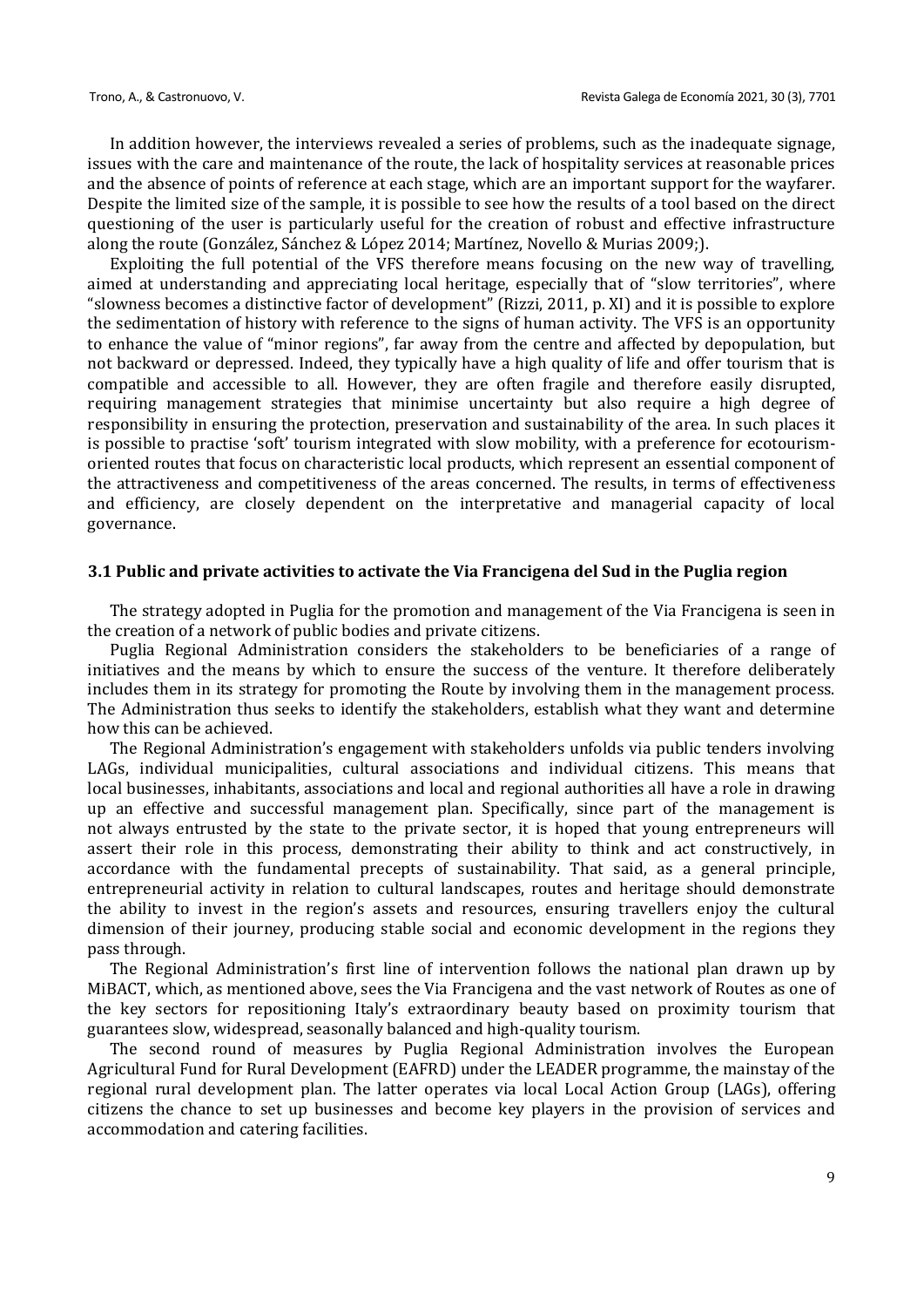Even before the recognition of the VFS, LAGs in both southern Italy (Campania, Abruzzo and Puglia) and northern Italy (Emilia Romagna) had identified the Via Francigena as an opportunity for an interregional cooperation project that could boost rural areas. The "Cammini d'Europa" programme (Rural Development Programme 2007-2013 Axis 4 - Measure 421) targeted rural areas crossed by the two main European historical-religious itineraries (the Camino de Santiago and the Via Francigena). It offered a new opportunity to fulfil the tourism potential of towns and rural areas that were typically excluded from the major international tourism circuits, based on the inherent advantages of cooperation.

Benefiting from the many years of experience of the Cammini d'Europa programme, as part of its Rural Development Plan for the 2014-2020 programming period, Puglia Regional Administration has financed measures to promote the VFS initiated by local LAGs. Among these, the LAG Alto Salento deserves special mention, as it operates in an area of rich natural, landscape, historical and artistic value. In collaboration with the Parco delle Dune Costiere and various interest groups from the public and private sectors and civil society, the GAL Alto Salento has launched a series of measures aimed at strengthening interest in the Via Francigena, focusing on care for and protection of the landscape and slow and conscious tourism. Bringing together nature reserves, historic farms, underground oil mills, ancient olive groves and Byzantine rock-cut churches dating back to the  $10<sup>th</sup>$  and  $11<sup>th</sup>$  centuries, it has activated new ways for visitors to experience cultural and social history and immaterial and material heritage. One line of intervention (measure 3.2) finances small accommodation activities that have adapted to provide slow tourism services. Further support (measure 3.1) is targeted at citizens who intend to set up businesses offering tourism services that promote traditional agriculture, high-quality production and the safeguard of the rural landscape. Also worthy of note is the focus on the Via Francigena by the GAL Terra dei Messapi. Within the framework of the Rural Development Programme, it has issued calls for proposals aimed at promoting rural areas. Among these is Measure 1.4, closely related to 1.3 "Aid for start-ups", which provides support for innovation in the market for traditional local products. Measure 2.1 provides incentives for the creation and development of small and medium-sized enterprises (SMEs) linked to innovative tourism in the area crossed by the Via Francigena.

A third opportunity to promote the VFS involves Puglia Regional Administration working in partnership or association with projects financed within the framework of European cooperation programmes that allow the creation of a regional system of routes, helping to define a common identity and a shared plan for quality sustainable tourism.

In this situation, the promotion of the VFS is based on a multi-level intervention strategy involving local communities, associations, public bodies, experts and scholars working together in a climate of dialogue and common growth. It finances the construction of infrastructure (e.g. the vertical and horizontal signposting of the route) and the creation or functional restoration of structures for hospitality services. A case in point is the funding for the former Youth Hostel in Brindisi, as part of the "Brindisi e le Antiche Strade" (Brindisi and the Ancient Roads) project, which is attentive to accessibility and had already been proposed by the Municipality of Brindisi as part of the Thematic Routes and Networks project. The latter is one of the two strategic European projects presented by the AEVF and Puglia Regional Administration and financed under the Interreg V/A Greece-Italy European Cooperation Programme 2014/20204.

<sup>4</sup> Designed to develop slow tourism, with a focus on cultural heritage and natural resources, the Thematic Routes and Networks project envisages the safeguard, promotion, repurposing and integrated use of significant built heritage and the development of infrastructure for natural resources, in addition to the creation of a brand to attract new visitors. It aims to promote integration of sectors in cross-border areas via joint management models and a common knowledge platform and to increase the administrative efficiency of beneficiaries in the management of cultural tourism capital. A second strategic project, the Coastal Heritage Network, aims to safeguard and protect the environment and promote resource efficiency; to fulfil the economic potential of the cultural heritage and natural resources within the programme area; and to create an Adriatic-Ionian Coastal itinerary linking important sites hosting historical built heritage in eligible regions of the transnational area.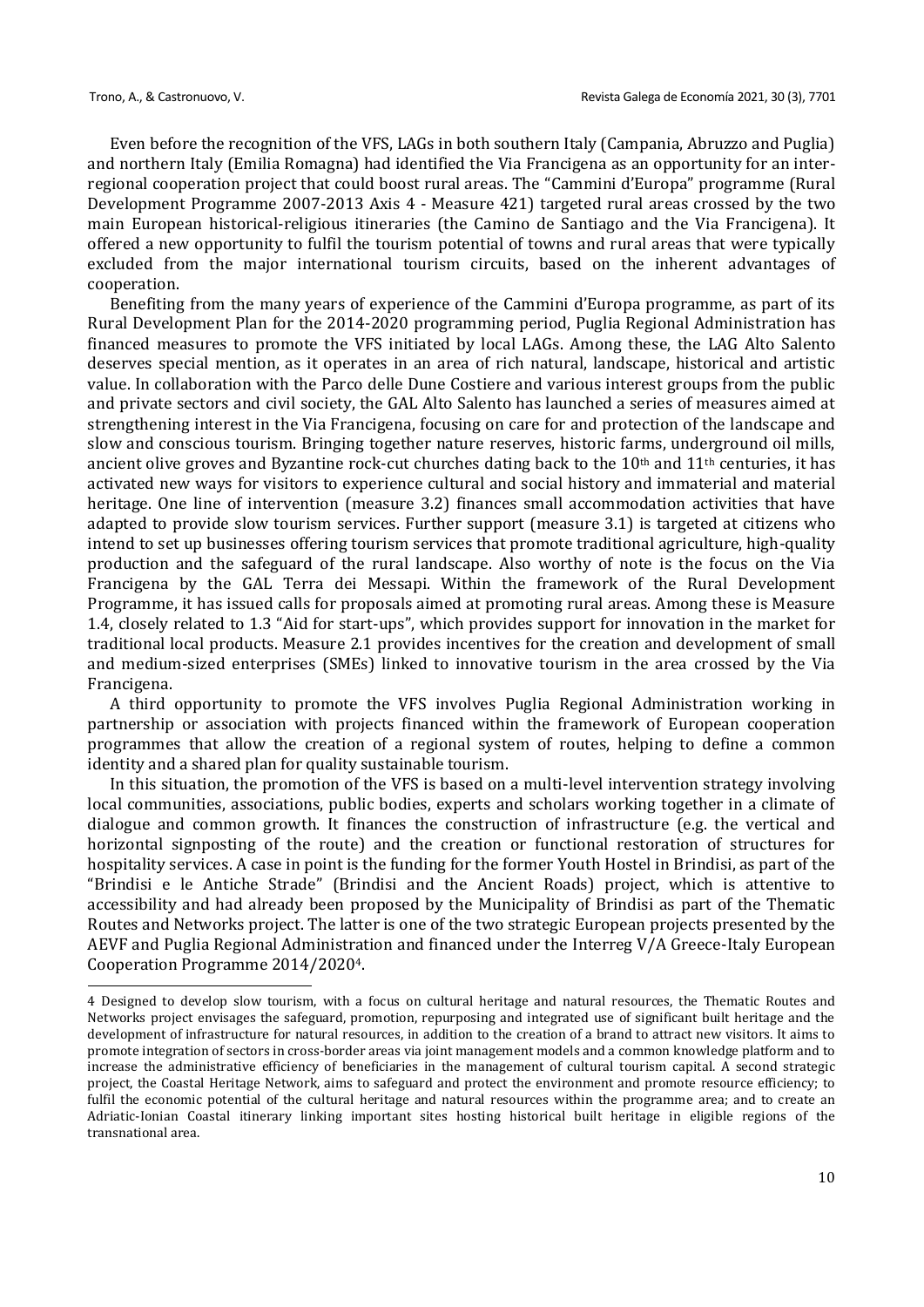As part of the EU's Adrion programme, the *Quality Network for Sustainable Tourism* – *QneST* project has recognised the Via Francigena in the Salento peninsula as one of four cultural itineraries designed to boost the economic value of cultural and natural resources in the Adriatic-Ionian area, foster the professional management of cultural itineraries and develop the range of cross-border tourism products and services on offer (Trono, 2021).

Another strand of the Via Francigena del Sud promotion strategy involves a group of key stakeholders: municipal administrations, companies, organisations representing specific sectors, scholars and cultural associations eager to promote the Route as an opportunity for development of economic sectors (agriculture, handicraft, tourism and commerce) that have been affected by the pandemic and other natural catastrophes and structural crises that have impacted the local economy. Their objective is to create a network of interest that will be successful in the medium-to-long term. Together they have built a system *rich in* emotional, economic and social resources that can transform the Salento stretch of the Via Francigena into a "complex cultural item" that can free *the region from a tourism that is essentially beach-oriented, hedonistic,* voracious and unsustainable, replacing it with slow, experiential and responsible mobility.

The latter initiatives are the work of cultural clubs and associations such as the *Associazione Via Francigena Pugliese* (AVFP) and the *Associazione Le comunità ospitanti degli itinerari delle vie Francigene della Puglia meridionale*. In collaboration with secular and religious bodies, local and national, interested in extending the Via Francigena as far as Otranto and Santa Maria di Leuca, they have set up a project to reconstruct the Puglia section of the route including its sub-regional variants (Appia, Traiana and Sallentina), based on the ancient Roman branches of the Via Appia Traiana. They have studied, geo-referenced and mapped the route, drawing the historical, cultural and natural resources into a single system. In collaboration with other cultural associations in Puglia (Arci Lecce, Fondazione Moschettini, Cantiga della Serena Associazione Cammini di Puglia and Rete Civica per la Tutela del Paesaggio e del Patrimonio Artistico e Archeologico di Puglia), they have set up a committee for the promotion of host communities and the creation of services and structures for wayfarers. Since tracing the route, they have sought to actively involve the municipalities through which it passes, organising cultural events (conferences, festivals, etc.). Their ultimate objective is for the Via Francigena to be recognised as a sign of identity and a tool for promoting regional development.

Other praiseworthy initiatives involving the organisation of conferences have been led by cultural associations such as the Archeoclub of Trani and the Soroptimist Clubs of Lecce and Maglie. Above all there are promotional activities involving economic operators in the agricultural, craft and tourism sectors such as the farmers' association (Confagricoltura) of Lecce, which represents the interests of numerous agritourism establishments and local farms committed to biodiversity, and the craft workers' association (Confartigianato) of Lecce. Also involved is the TEGing Puglia project, involved in the creation of networks of operators and activities to support the correct organisation of the foodand-wine tourism sector in Puglia, providing operators and tourists with selected information and services.

They are all participants in a network project whose purpose is to enhance the services offered and guarantee certain standards that will amplify the work of the individual operators.

Also helping to increase the competitiveness and development opportunities of the rural areas along the Via Francigena del Sud are the initiatives of private individuals wishing to promote the region's assets by means of conferences, musical events and excursions, as well as attempts to remedy the environmental problems along the route. The Citizens' Committees that are being set up at each stage of the route are preparing to welcome travellers, above all by raising the community's awareness of, respect for and protection of the landscape and environment, as well as promoting local food and wine and artistic craftsmanship. Last but not least, thanks to the intelligence and ingenuity of young people, they are generating employment in many sectors.

The Via Francigena is thus understood as a social project in which individual citizens play a leading role, as evidenced by the small town of Cannole (in the province of Lecce) in the eastern Salento, which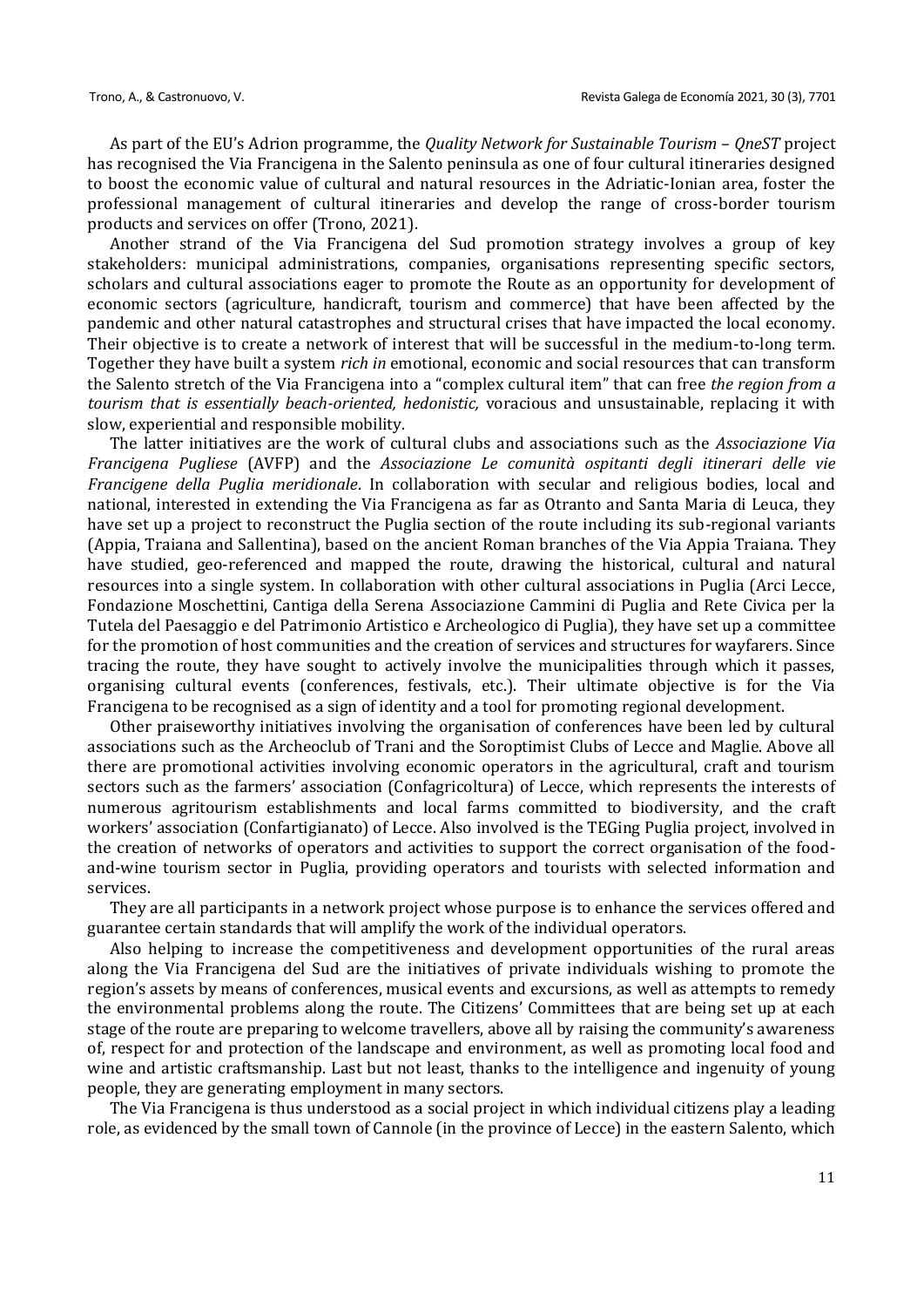acts as an interface with walkers, offering hospitality and monitoring the flow of pilgrims. It also maintains the route through its territory with respect for environmental sustainability and local cultural characteristics (Figure 4), creating a network of interest among local economic operators.





Figure 4. The Via Francigena near Cannole. Source: Anna Trono.

# **3.2. Changes and challenges along the routes of the Via Francigena: the case of the Campania region**

In Deliberation 17 of 22/01/2019, Campania Regional Administration approved the route of the main itinerary of the Via Francigena lying within its jurisdiction. In spring 2019, in collaboration with the European Vie Francigene Association (AEVF) and the regional branch of the CAI, the regional section of the route was mapped, georeferenced and analysed by means of a technical feasibility study that provided information on its stages, hospitality sector and cultural heritage, and proposed infrastructural improvements to facilitate use of the itinerary. The Via Francigena in the Campania region has enormous potential, both as a pilgrimage route and as the backbone of a network of "slow" routes. 170 km long, it passes through 26 municipalities and two provinces (Caserta and Benevento), while a further 200 km have been identified by the Regional Administration for future cycling and walking variants. The bureaucratic and administrative process began in 2015 with the Regional Administration's Deliberation 886 of 29/12/2015, by which the Region acquired the official maps of the Via Francigena del Sud and set up an interdepartmental workgroup tasked with laying the ground for the validation, implementation and monitoring of the Campania section of the route. Following Deliberation 511 of 27/09/2016, the Regional Administration officially began working with the European Vie Francigene Association and approved the protocol of understanding regarding the "Extension of the Via Francigena del Sud and Certification as a Cultural Itinerary of the Council of Europe". The result of this protocol would be the project's preliminary study, which would subsequently give rise to the official route of the Via Francigena del Sud. In 2017, Campania Regional Administration approved the list of municipalities through which the route ran, as agreed with MiBACT (CIPE Deliberation 3/2016), and the contiguous areas of interest (D.R. 529 of 08/08/2017) (Figure 5), initiating procedures for the improvement of certain stretches such as that of the Valle del Miscano (Ariano Irpino), chronologically the last (2020).

The slow pace of the administrative process in Campania was partly a result of recent developments linked to the Covid-19 pandemic. However, the Regional Administration continued to pursue the specific objectives, deploying transversal measures such as the regional planning strategy for the periods 2007-2013 and 2014-2020 and the Plan for Rural Development, thereby offering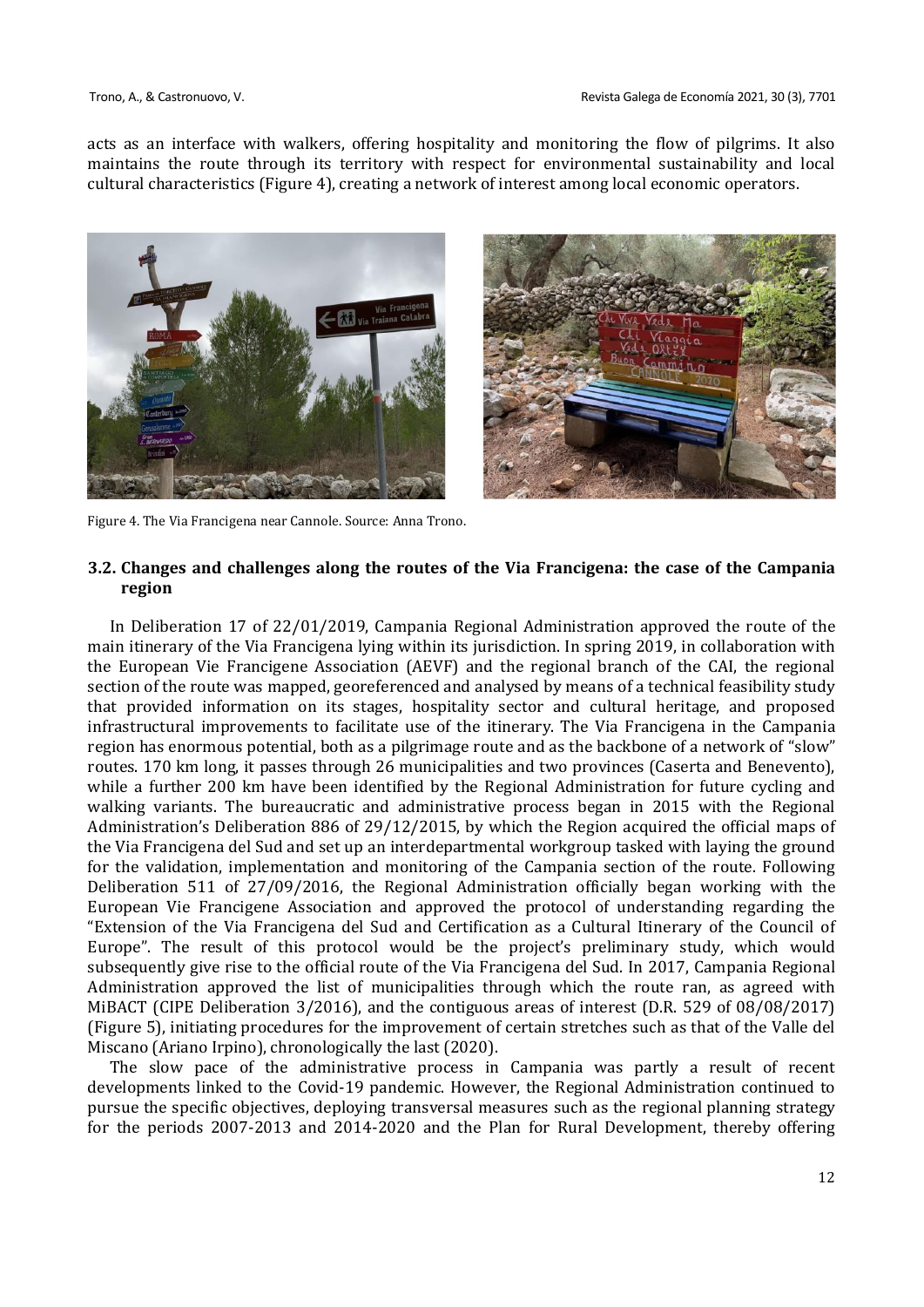significant bottom-up opportunities for regional development. Financed by the Rural Development Programme 2007/2013, Axis IV-Measure 421, the EU interregional cooperation project entitled "I Cammini D'Europa: Rete Europea di storia, cultura e turismo" was promoted by 16 LAGs from four Italian Regions. As part of this, the project known as "Il cammino dell'anima" prepared a system of itineraries with a combined length of about 55 km, suitable for walking, cycling and driving, in the north-western part of the Province of Benevento, from Faicchio to Pietrelcina.



Figure 5. The Via Francigena del Sud in Campania Region. Direction Via Latina-Via Traiana. Source: GAL Titerno.

There are a total of four routes enhancing the "Samnite" section from Faicchio to Benevento, which runs along the course of the river Calore, crossing the entire Telesina Valley. From San Salvatore, with its Benedictine abbey and the remains of ancient Telesia, the route runs through Telese Terme, the flat area of Castelvenere, Guardia Sanframondi, San Lorenzo Maggiore and the village of Ponte, on to the city of the Arch of Trajan (Figure 6). Once in Benevento (Figure 7), after a brief detour to Pietrelcina, the route continues along the Via Traiana, built by the emperor of the same name between 108 and 110 BC, which directly links Rome to Brindisi, passing through the municipal territories of Paduli, Buonalbergo and Castelfranco in Miscano before reaching the regional boundary with Puglia. The ancient routes were thus metaphorically retraced, as much as possible using secondary roads with little traffic, scenic and safe to travel, which is a fundamental requirement imposed by the Council of Europe. The need to create a usable tourist product prompted the establishment of a system of itineraries that would allow the construction of circuits of varying length and difficulty, which would lead "slow tourists" to discover the most interesting attractions in the area (Furelos Gaiteiro, 2008).

Among the activities carried out as part of the project were those related to the creation of an information system to publicise the itinerary. As well as guiding the contemporary pilgrim, the signs and posters installed along the route make it possible to identify and appreciate the items of historical interest and the architectural and cultural heritage. Measures to publicise the itinerary include the printing of paper maps and bilingual brochures containing all the information about the municipalities that can be visited, the location of interesting sites, refreshments and accommodation, traditional local products and crafts. A travelling exhibition of archival photographic material represents a way to establish continuity with the devotional practices of the present: images from the past of the religious sites along the itinerary are accompanied by the most significant photos of contemporary pilgrimages and religious events in the places of interest. Last but not least are the measures designed to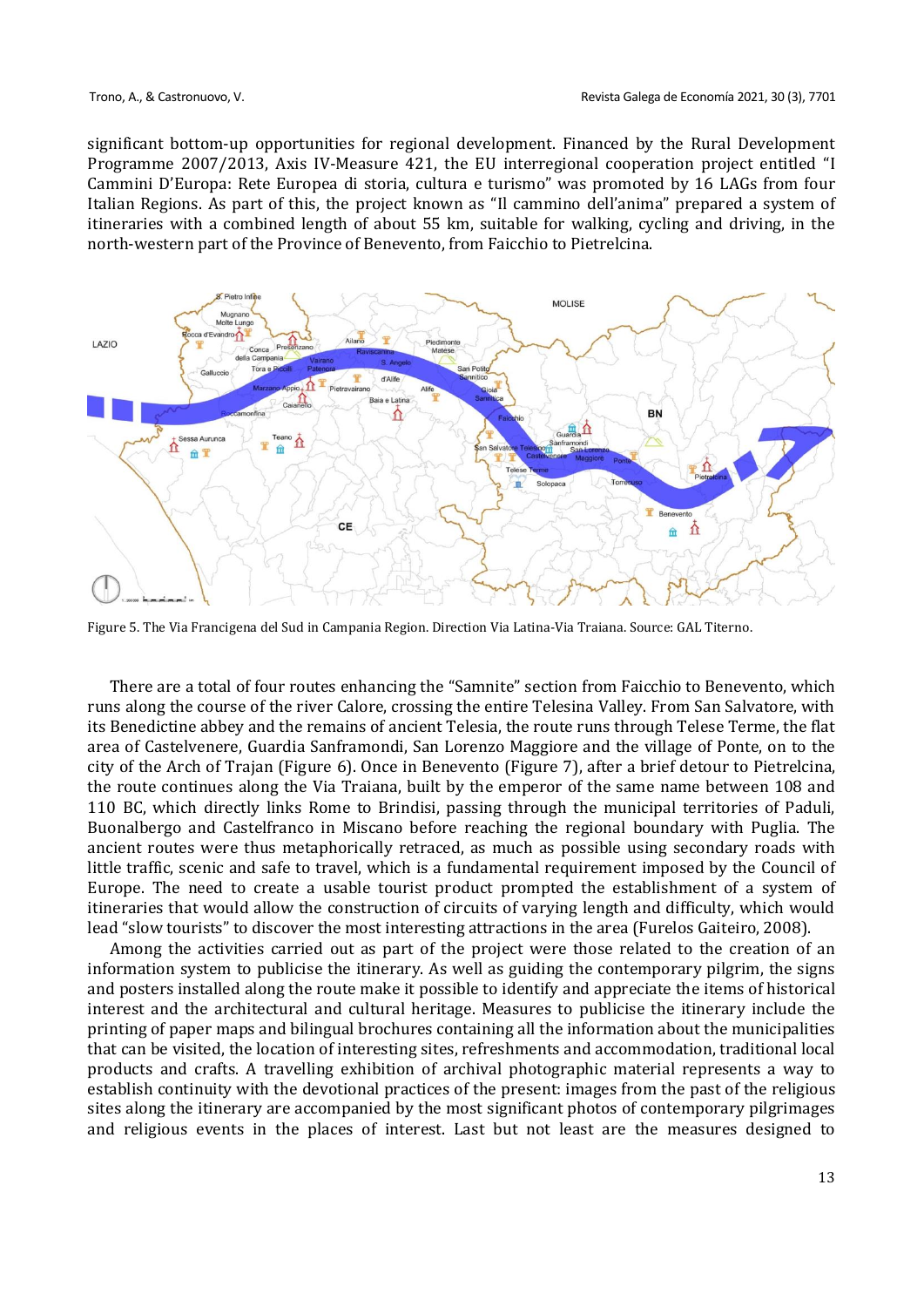consolidate the itinerary's governance system, which include setting up training courses for public and private operators along the Camino de Santiago and the Via Francigena. The organisation and implementation of short training courses in Galicia, along the route of the Way of St. James, and in Italy, for the Via Francigena, have enabled operators in the Sannio-Beneventano area, particularly young people and women, to learn about the initiatives unfolding in an international context, as well as the results achieved.



Figure 6. Ponte Fabio Massimo, Faicchio. Source: GAL Titerno.



Figure 7. Church and steeple of S. Sofia, Benevento. Source: GAL Titerno.

The managers of the project see the economic exploitation of historical-religious itineraries as a new opportunity to develop the tourist potential of the area, counting on the value of cooperation in bringing together places that are extraordinarily important for tourism and inland areas that are normally excluded from the major international tourism circuits. Experimenting with new measures to promote structures, products and services in rural areas covered by historical and cultural itineraries aims to establish a solid and long-lasting "network of territories". The objective is to increase competitiveness and development opportunities in rural areas and to consolidate the capacity for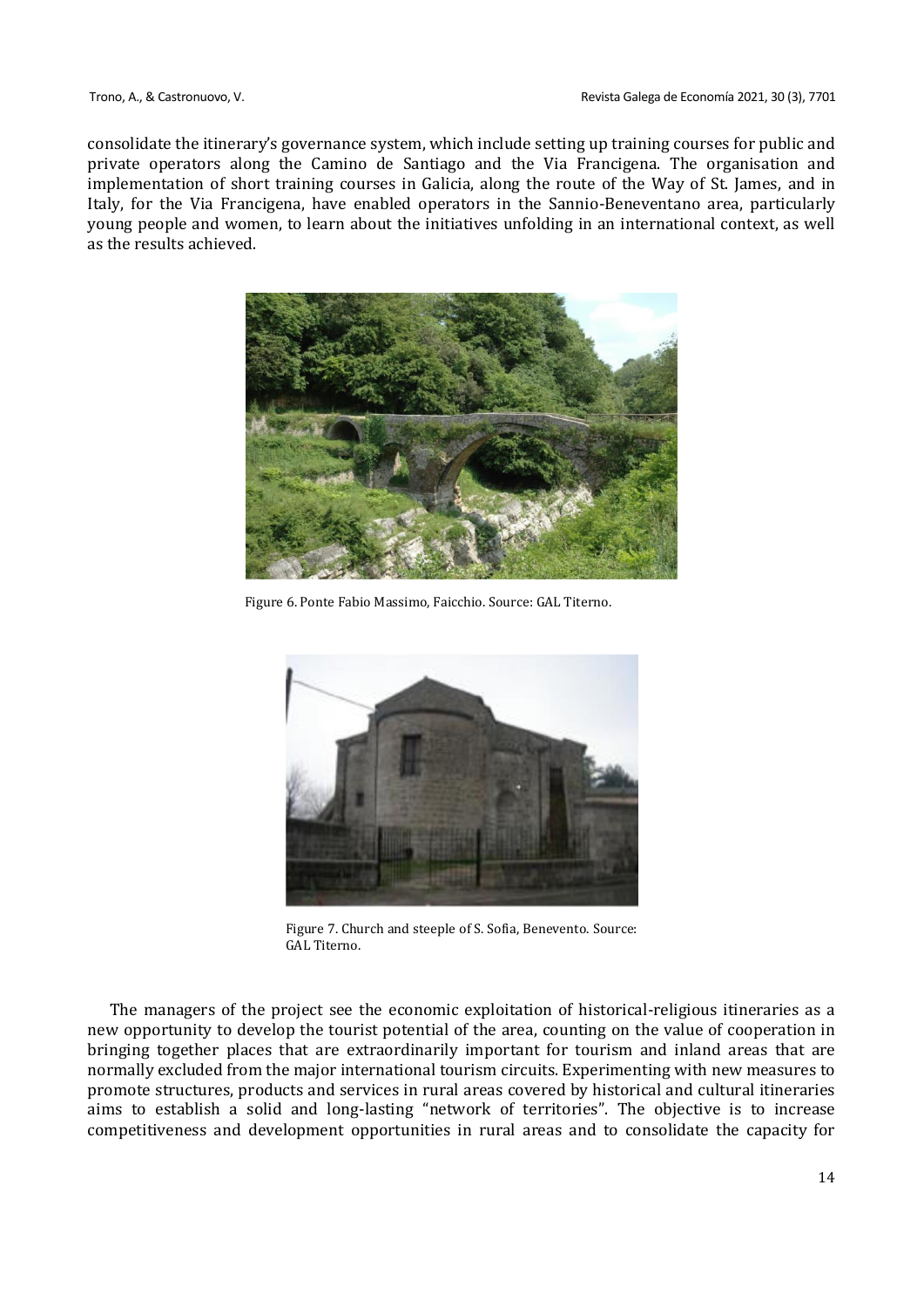cooperation among the stakeholders and regions of the "Cammini d'Europa" network so as to create a stable, solid and structured partnership.

In spite of the limited evidence of the measures to promote the locations along the Via Francigena implemented by Campania Regional Administration, examination of the current projects reveals some interesting aspects. These include the proliferation of operators who, for various reasons, become part of a "two-headed operation" channelled by the same European steering committee: one bottom-up, which uses the specific planning process as a tool for the physical transformation of the locations, and one top-down, "embedded" in the super-regional context of an ideal intervention. However, the case study highlights the recognition by the community and the institutions of the Via Francigena's role as an itinerary driving measures for the appropriate exploitation of cultural resources and the rebirth of peripheral areas at risk of abandonment and depopulation. Less evident is the impact in terms of increased tourist flows and the birth of new enterprises linked to the passage of contemporary pilgrims (Splendiani et al., 2020).

#### **4. Conclusions**

Today, the cultural heritage associated with travel experiences on long-distance religious itineraries constitutes evidence of how the promotion of tourism based on an interregional product can activate a virtuous circle of benefits linked to the rebirth of the areas involved.

Due to the rapidly shifting nature of the parties involved in the process of setting up the Route, this study involved limited direct interaction with institutions and local stakeholders. However, it showed how the range of tourism services offered by the Southern Via Francigena is contributing to the increase in the number of users –the number of requests for the "pilgrim's passport" made at the Sanctuary of Santa Maria di Leuca (Puglia), revealed an average annual growth of 65,5% from 2015 to 2020 –and to the activation of strong synergies between public bodies, cultural associations and the local population, promoting sustainable mobility and raising awareness among visitors and local residents of the need to respect the culture and assets of the area. This objective is already being pursued by a number of local organisations that are able to exploit the Itinerary's potential for real social planning. An example of this is the small town of Cannole (Lecce, Puglia), where individual citizens organised in spontaneous committees have become important points of reference for walkers, providing hospitality and maintaining their stretch of the route while respecting environmental, economic and cultural sustainability.

This study also indicated a significant expansion of the tourism products on offer in the regions, as in the case of the "Cammino dell'anima" in the Benevento area (Campania). This initiative has been able to strengthen the value of the international Francigena itinerary in accordance with the standards of the Council of Europe, as demonstrated by its designation as a "Destination of Sustainable Cultural Tourism 2020", awarded on 30 October 2020 by a jury composed of representatives of Europa Nostra, the European Travel Commission (ETC), NECSTouR and the European Commission.

Despite this, the VFS continues to face numerous difficulties of a technical, organisational and managerial nature (logistics, services, budgeting, reporting, financing, etc.), in addition to marketing and communication issues (lack of ad hoc plans, information management, promotion schemes, etc.), impeding the effective implementation of a successful tourism product. Moreover, there are still operational problems with some segments of the route, not yet "activated" by policy makers, which means that the southern stretch of the Francigena route is not yet fully practicable. Obviously, such difficulties should be investigated in terms of both management and regional political planning, highlighting their assets, weaknesses and elements subject to change.

Whereas in the regions of central Italy, such as Tuscany, the Via Francigena has given rise to a complex, coordinated and monitored tourism product, the undoubtedly great potential of the Via Francigena del Sud has –with the exception of a few special cases– yet to be fulfilled. Elements still lacking from the itinerary include: the necessary signage indicating the variants; the organisation and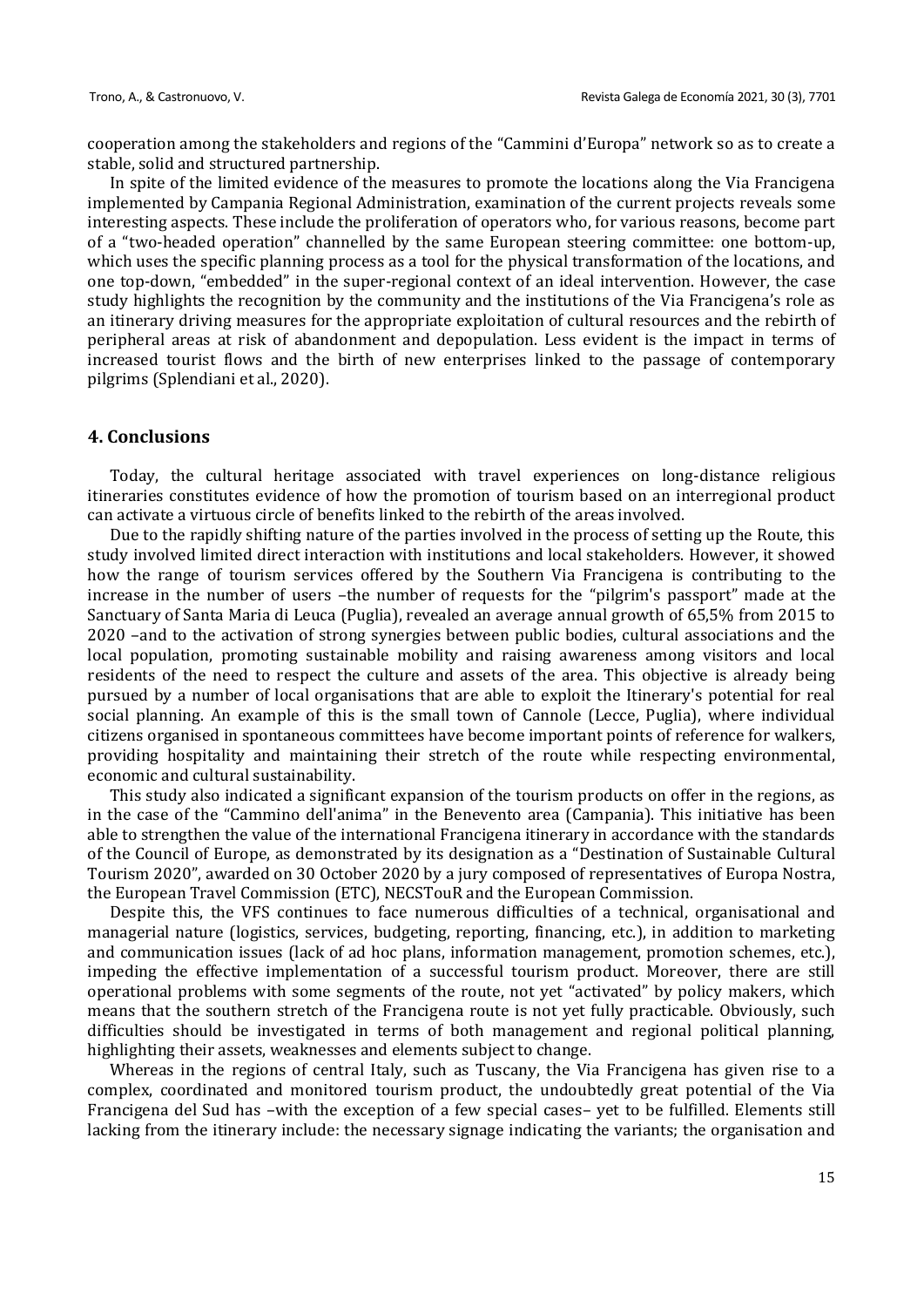refurbishment of the accommodation structures and other tourism services, both public and private; measures to ensure the usability of the local cultural, historical and architectural heritage; and adequate promotion of the local food-and-wine culture, along with its distinctive traditional products.

The Francigena del Sud is also an interregional cooperation project aimed at exploiting the potential of inland areas crossed by the route. It exemplifies an innovative approach and a new opportunity to manage the tourism potential of the areas involved via cooperation between a variety of entities operating in places that are well-known from a tourism point of view but also in rural areas that are normally excluded from the major national and international tourism circuits. The priority will therefore be to create products and services in the rural areas covered by the route, generating income in various sectors (gastronomy, crafts, transport, accommodation, retail), with the ultimate aim of setting up a solid and lasting "network of areas". Above all, coordination and cooperation will be needed between those who are involved, in various capacities, in its management and promotion. It is important to emphasise creativity, sensitivity, awareness and professionalism in the process of economic exploitation, avoiding speculative operations that are far removed from the pursuit of cultural improvement and the economic objectives of the local community. The fragmentary and changeable nature of local operators means that another common objective should be to promote the principles of participatory management and responsibility for a broad social space in which ideas, practices and experiences can come to life and in which heritage and planning can be co-created. It will also be necessary to guarantee the management of the route and to promote its tourism and cultural products, ensuring that it is continuously active.

In this sense, the Cultural Route translates into an opportunity for the integrated enhancement of the multiple economies involved, as well as acting as a driver of virtuous circles and sustainable mobility, giving new impetus to the economies of the regions involved. This process will allow the concrete "reconnection" of the northern European context (Canterbury), from which it takes its cue, and the Mediterranean basin (all the way to Jerusalem), in the broader framework of reuniting the three *peregrinationes maiores*, headed towards Rome, Jerusalem and Santiago de Compostela. In this sense, the Via Francigena is not only a bridge between cultures, but also the bearer of a message of cultural exchange and integration.

#### **Author's contribution**

Conceptualization, T.A. and C.V.; methodology, T.A. and C.V.; validation, T.A. and C.V.; formal analysis, T.A. and C.V.; data curation: desk data, T.A. and C.V., field data: T.A.; writing, original draft preparation, T.A. and C.V., review and editing, T.A. and C.V.; supervision, T.A. and C.V.; translation, T.A. and C.V. All authors have read and agreed to the published version of the manuscript.

#### **Acknowledgment**

We would like to thank: Rev. Gianni Leo, Rector of the Shrine of Santa Maria di Leuca; Mr Fabio Stomaci, Councillor of the Municipality of Cannole; Mrs Rosanna Maggio, a volunteer of the "Fabbrica dei Sogni" Association in collaboration with the Parish of Maria Santissima Assunta of the Municipality of Torchiarolo; Mr. Nicola Ciarleglio, Director of GAL Titerno.

### **References**

Associazione Europea delle Vie Francigene. (2020). *Piano strategico 2020-2022. Documento di pianificazione triennale dell'Associazione Europea delle Vie Francigene. Sintesi*. Retrieved from: [https://www.viefrancigene.org/static/attachments/resources\\_news/Sintesi%20IT\\_Obiettivi%20strategici%](https://www.viefrancigene.org/static/attachments/resources_news/Sintesi%20IT_Obiettivi%20strategici%20AEVF.pdf) [20AEVF.pdf](https://www.viefrancigene.org/static/attachments/resources_news/Sintesi%20IT_Obiettivi%20strategici%20AEVF.pdf)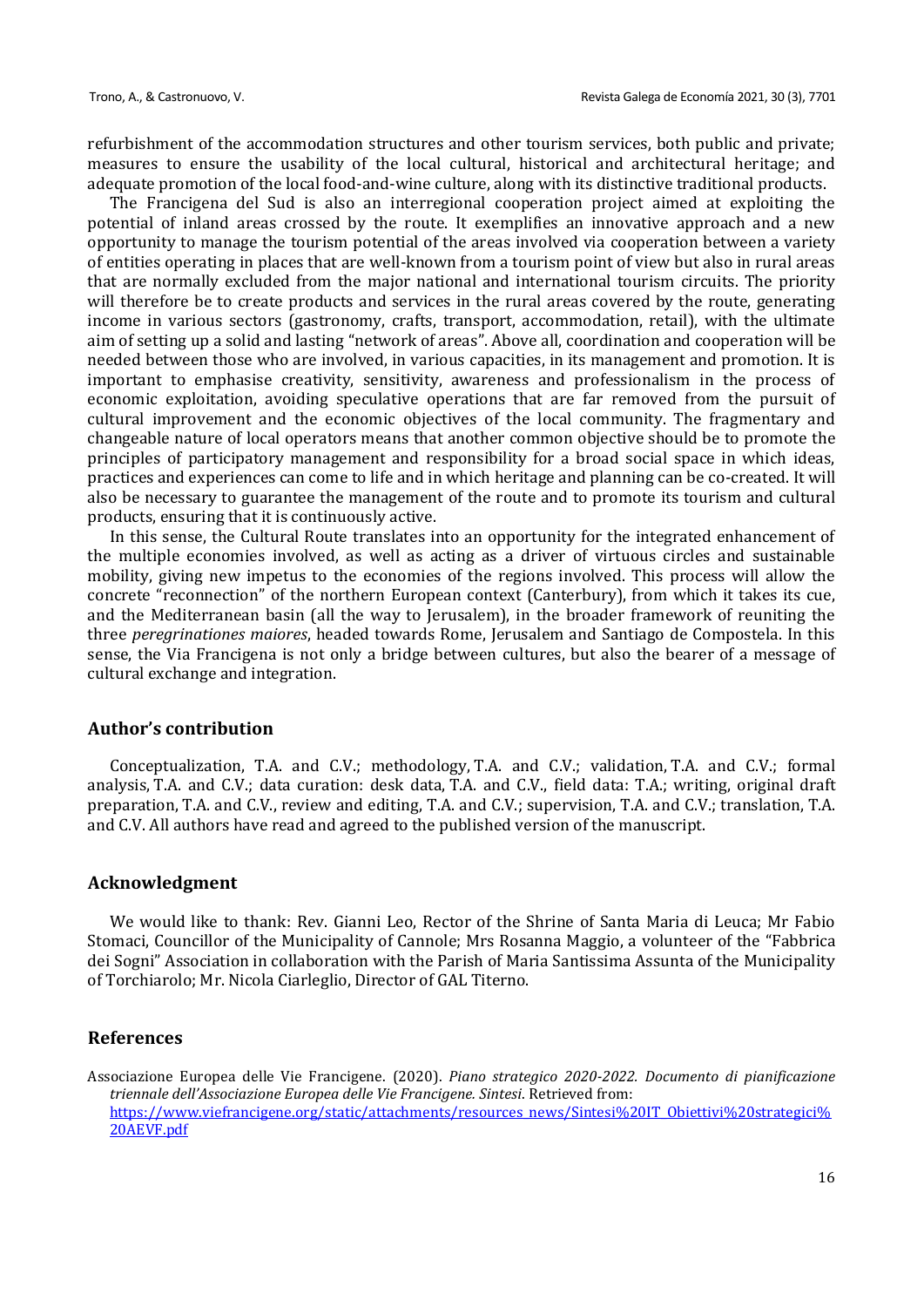Bambi, G., & Barbari M. (Eds.). (2015). *The European pilgrimage routes for promoting sustainable and quality tourism in rural areas*. Firenze, Italy: Firenze University Press. DOI:<https://doi.org/10.36253/978-88-6655-812-5>

Bate, J. (2011). *Public value of the humanities*. London, UK: Bloomsbury Academic.

- Beltramo, S. (2013). Itinerari culturali e reti di conoscenza: identità e valorizzazione del patrimonio paesaggistico e culturale europeo. Il caso studio del Piemonte. *Almatourism. Journal of Tourism, Culture and Territorial Development, 4*(7), 13-43. DOI:<https://doi.org/10.6092/issn.2036-5195/3908>
- Berti, E. (2012). *Itinerari Culturali del Consiglio d'Europa: tra ricerca di identità e progetto di paesaggio*. Firenze, Italy: Firenze University Press.
- Berti, E. (2013). Itinerari Culturali del Consiglio d'Europa: nuovi paradigmi per il progetto territoriale e per il paesaggio. *Almatourism. Journal of Tourism, Culture and Territorial Development, 4*(7), 1-12. DOI:<https://doi.org/10.6092/issn.2036-5195/3908>
- Briedenhann, J., & Wickens, E. (2004). Tourism routes as a tool for the economic development of rural areas vibrant hope or impossible dream? *Tourism Management, 25*(1), 71-79. DOI: [https://doi.org/10.1016/S0261-5177\(03\)00063-3](https://doi.org/10.1016/S0261-5177(03)00063-3)
- Buratti, N., & Ferrari, C. (2011). *La valorizzazione del patrimonio di prossimità tra fragilità e sviluppo locale. Un approccio multidisciplinare*. Milano, Italy: Franco Angeli.
- Butler, V. (2012). Local communities, diverse voices. *In Localism: Threat or opportunity. Perspectives on the localism act for union and communicty organisers and activists* (pp. 23-25). London, UK: TUC. Retrieved from: [https://www.tuc.org.uk/tucfiles/354/Localism\\_Guide\\_2012.pdf](https://www.tuc.org.uk/tucfiles/354/Localism_Guide_2012.pdf)
- Canova, L. (2012). Itinerari turistici, potenziale strumento di sviluppo locale? In R. Garibaldi (Ed.), *Il turismo culturale europeo. Prospettive verso il 2020* (pp. 145-162). Milano, Italy: Franco Angeli.
- Dallen, J. T. (2018). Cultural routes: Tourist destinations and tools for development. In D. H. Olsen & A. Trono (Eds.), *Religious pilgrimage routes and trails: Sustainable development and management* (pp. 27-36). Boston, MA: CABI International. DOI:<https://doi.org/10.1079/9781786390271.0000>
- Dominioni, S. (2018). *Roadmap for the Adriatic-Ionian region. Heritage protection, cultural tourism and transnational cooperation through the Cultural Routes*. Strasbourg, France: Council of Europe. Retrieved from:<https://www.adriatic-ionian.eu/wp-content/uploads/2019/01/Roadmap.pdf>
- Fairclough, G. (2011). New heritage frontiers. In Council of Europe (Ed.), *Heritage and beyond* (pp. 29-42). Strasbourg, France: Council of Europe. Retrieved from:<https://rm.coe.int/16806abdea>
- Furelos Gaiteiro, M. C. (2008). I Cammini d'Europa e la Via Francigena del Sud in Campania e Basilicata. In Associazione Civita (Ed.), *Roma-Gerusalemme. Lungo le Vie Francigene del Sud* (pp. 151-153). Roma, Italy: Self-Publishing.
- Graf, M., & Popesku, J. (2016). Cultural Routes as innovative tourism products and possibilities of their development. *International Journal of Cultural and Digital Tourism, 3*(1), 24-44.
- Graham, H. (2012). Scaling governmentality. Museums, co-production and re-calibrations of the 'logic of culture', *Cultural Studies, 26*(4), 565-592. DOI[: https://doi.org/10.1080/09502386.2012.679285](https://doi.org/10.1080/09502386.2012.679285)
- González, F., Sánchez, S. M., & López, T. (2014). Influencia de variables personales en el compromiso organizativo de los empleados del sector hotelero. *Revista Galega de Economía, 23*(2), 27-46. DOI: <https://doi.org/10.15304/rge.23.2.2481>
- Khovanova-Rubicondo, K. (Ed.). (2011). *Impact of European Cultural Routes on SMEs' innovation and competitiveness*. European Commission's Competitiveness and Innovation Framework programme (CIP) Retrieved from:<https://rm.coe.int/1680706995>
- Khovanova-Rubicondo, K. M. (2012). Cultural Routes as a source for new kind of tourism development: Evidence from the Council of Europe's Programme. *International Journal of Heritage in the Digital Era, 1*, 83-88. DOI: [https://doi.org/10.1260/2047-4970.1.0.83](https://doi.org/10.1260%2F2047-4970.1.0.83)
- Khovanova-Rubicondo, K. M. (2015). Council of Europe Cultural Routes Networks. Governance and sustainable development. In *Cultural Routes management: From theory to practice (2015)* (pp. 107-114). Strasbourg, France: Council of Europe.
- Mansfeld, Y. (2015). Tourism, community and socio-cultural sustainability in Cultural Routes. In *Cultural Routes management: From theory to practice (2015)* (pp. 73-83). Strasbourg, France: Council of Europe.
- Majdoub, W. (2010). Analyzing cultural routes from a multidimensional perspective. *Almatourism. Journal of Tourism, Culture and Territorial Development, 1*(2), 29-37.

DOI:<https://doi.org/10.6092/issn.2036-5195/2029>

Martínez, F., Novello, S., & Murias, P. (2009). Análisis de la lealtad de los turistas que visitan la ciudad de Santiago de Compostela. *Revista Galega de Economía, 18*(2), 5-20.